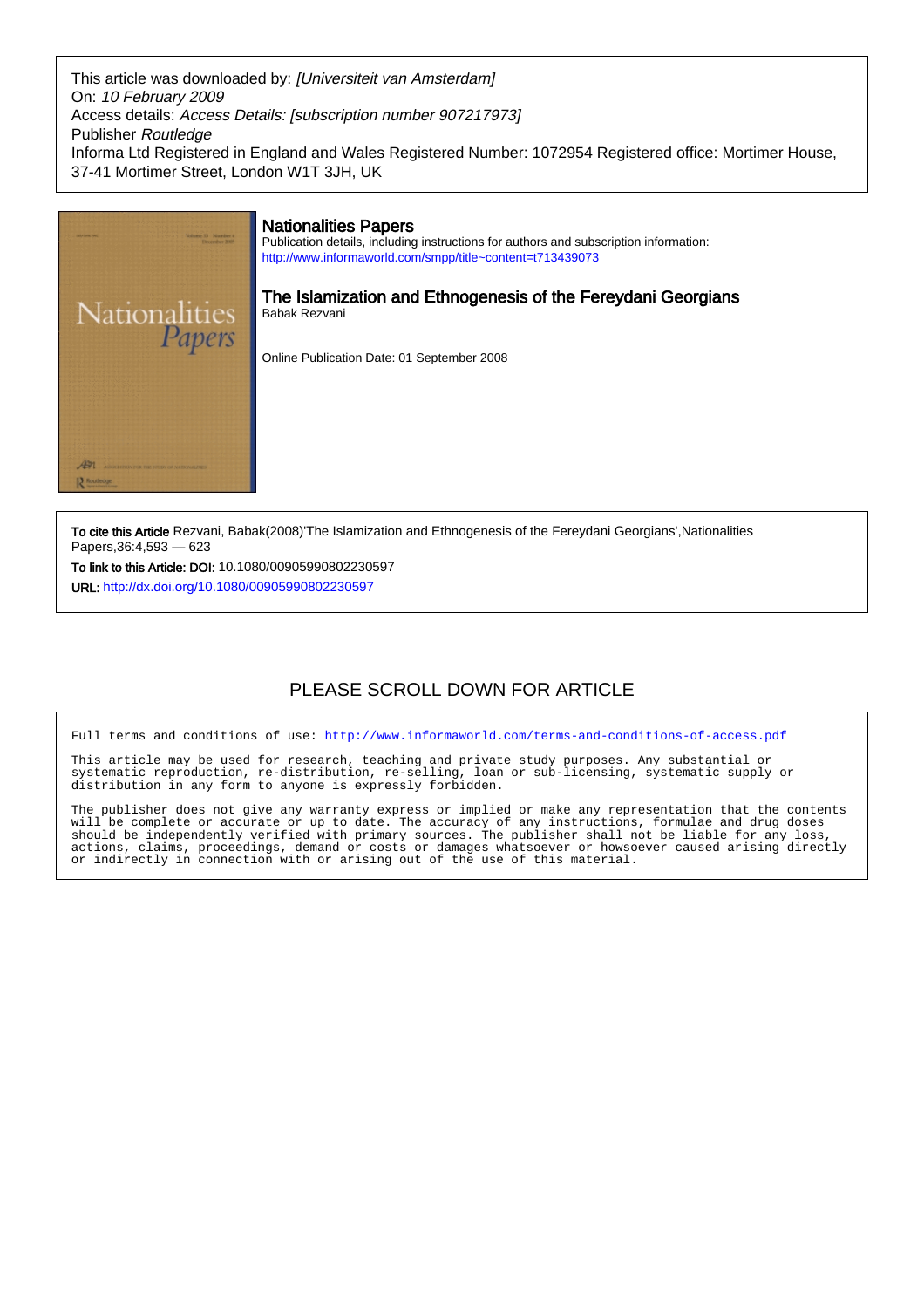## The Islamization and Ethnogenesis of the Fereydani Georgians<sup>1</sup>

Babak Rezvani

### Introduction

Fereydani Georgians are the only Georgian-speaking ethnic group in Iran. Despite being all that is left of the once vast and important Georgian-speaking community in Iran, this ethnic group is still largely unknown, both inside and outside Iran. There is a general consensus that Georgians have played a pivotal role in Iran's history since the seventeenth century. Despite this, the Fereydani Georgians are also still relatively unknown within Iran itself. Also in Georgia there is some (popular) knowledge about them. Nevertheless, even this knowledge is rudimentary and is plagued by a large number of misconceptions. The Fereydani Georgians are virtually unknown outside Iran and Georgia.

While a few Persian and Georgian publications are available on the Fereydani Georgians, the few works in English are often factually inaccurate. This is due to the failure of this literature to distinguish between Iranian Georgians in general and the Fereydani Georgians in particular. These works rely primarily on the seventeenth-century historical sources which provide information on Iranian Georgians and their role in Iranian politics, as well as the position of Georgia and Georgians in the context of Safavid imperial relations. However, these sources fail to address the role and origins of the Fereydani Georgians specifically. The process of academic analysis is, however, helped considerably by the preservation of Fereydani Georgian oral history, traditions and ethnic self-awareness.

The main objective of this paper is to introduce the Fereydani Georgians and to address a number of prevalent misconceptions about them in the few available sources. The main sources of these misconceptions are writers who have relied exclusively on written historical sources. In order to comprehend the ethnogenesis, settlement and Islamization of the Fereydani Georgians, an integral and integrated approach is used in this paper, based on historical sources, the oral tradition, the dialect, family (i.e. clan) names and geographical toponyms. This analysis was facilitated particularly by the fact that Fereydani Georgians respect their local traditions and are keen to conserve their traditions and moral values.<sup>2</sup> Locals have made a conscious

Babak Rezvani, Amsterdam Institute for Metropolitan and International Development Studies (AMIDSt), Territories, Identities and Representations (TIR), University of Amsterdam, Nieuwe Prinsengracht 130, 1018 VZ Amsterdam, The Netherlands. Email: brezvani@fmg.uva.nl

ISSN 0090-5992 print; ISSN 1465-3923 online/08/040593–31 *#* 2008 Association for the Study of Nationalities DOI: 10.1080/00905990802230597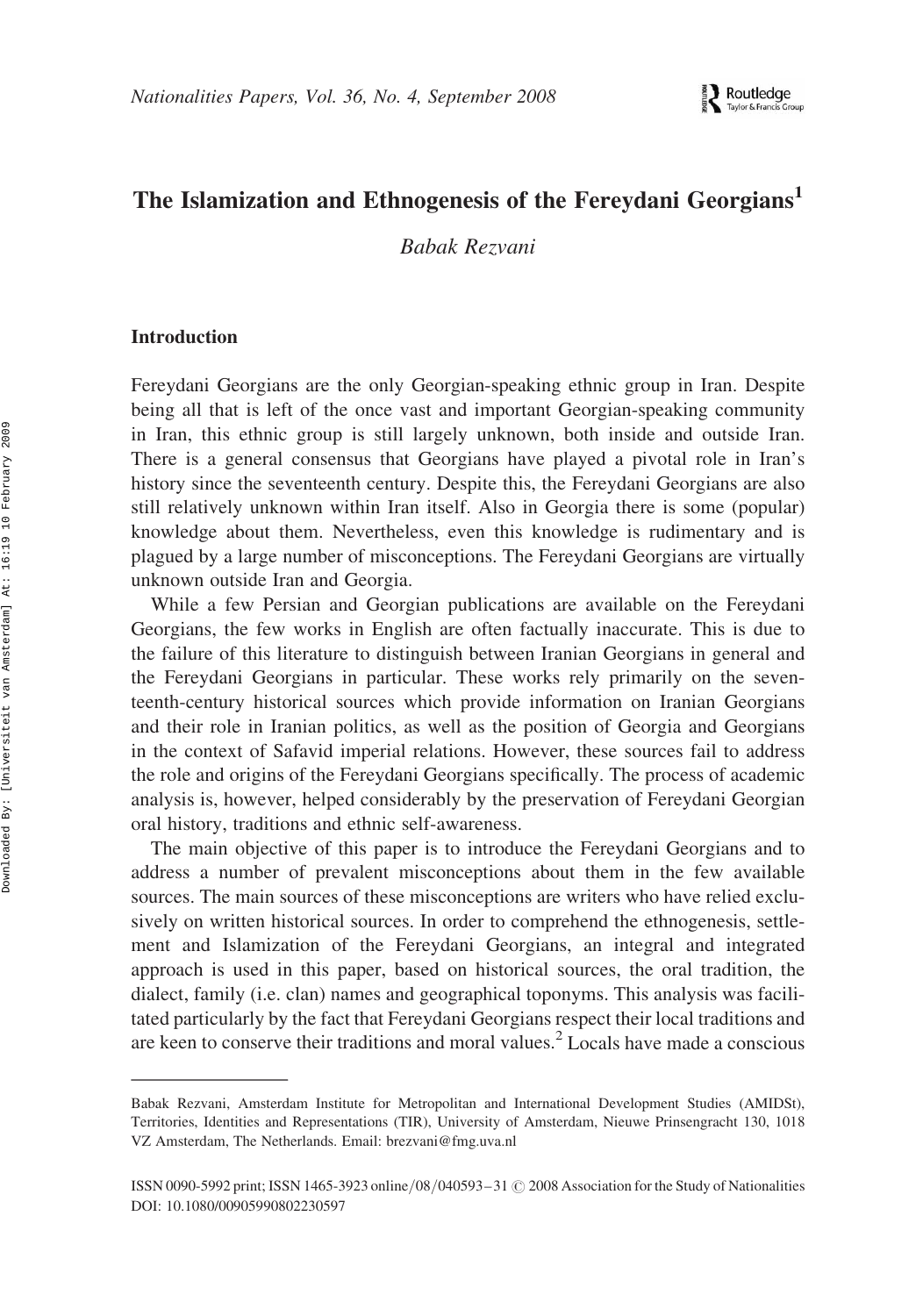effort over time to preserve both their local traditions and history. Nevertheless, it is important not to make a rigid binary distinction between written and oral sources as the latter (may) have been recorded as well. With a view to verifying the reliability of (recently) written oral histories, the content has been checked by (informally) interviewing the locals. Whenever a large number of locals corroborate a certain statement or fact, we may safely assume that it is reliable (e.g. when an aged illiterate man narrates the same story as written in a book, then we may conclude that the information in that book is reliable). This integral approach (of historical sources, the oral tradition, dialect, family and clan names, and geographical locations/names) allows for a more thorough analysis of the geographical and social origins of Fereydani Georgians, and the locus and time of their Islamization.

#### Who are Fereydani Georgians and What is Said About Them?

Fereydani Georgians are a relatively small community in Iran. They are concentrated mainly in Fereydunshahr and its vicinity in the historic region of Fereydan which is a region 150 kilometres to the west of Esfahan (the capital of Iran in the seventeenth century) (see Figure 1).

The three constituting shahrestans (administrative units) of Fereydan all belong to the Ostan-e Esfahan<sup>3</sup> and are governed by their corresponding *farmandari* offices which report and are subordinate to the *Ostandari* (Governorate) of Esfahan. The Shahrestan of Fereydan (proper) is governed from the town of Daran, the Shahrestan of Fereydunshahr is governed from the town of Fereydunshahr and the recently established Shahrestan of Chadegan is governed from the town of Chadegan. There is also one bakhsh (sub-unit) called Buin-Miandasht which belongs to the Shahrestan of Fereydan proper and is governed from the town of Buin-Miandasht. The usage of the term "Fereydan" in this paper is a reference to the whole historic region of Fereydan.

The Fereydani Georgians, and their descendants elsewhere, are all that is left of the once large Georgian-speaking community in Iran.4 The Fereydani Georgians speak a Georgian dialect called Phereidnuli. Therefore, a Fereydani Georgian can be referred to as a Phreidneli (plural: Phreidnelebi). Although the aforementioned designations and proto-Phreidnelebi, derived from Phereidan (=Fereydan in Georgian), are used in this paper, it should be noted that the local Georgian self-designation is Kartveli (Georgian; Kartvelebi=Georgians), but occasionally also the ethnonyms, Gorj, Gorji, or even Gurj-i (after the Persian Gorji=Georgian) are used, and they call their language Kartuli. This is not surprising given that all other Georgian dialects in Iran are extinct. Fereydani Georgians call each other Chem-Dzowli (Chemi Dzvali in Standard Georgian), which means my bones. This designation indicates a sense of primordialism and ethnic solidarity among the Fereydani Georgians.

The number of Georgians living in Fereydan could be estimated at (around) 61,000.5 If we take into account the number of migrants and descendants of Fereydani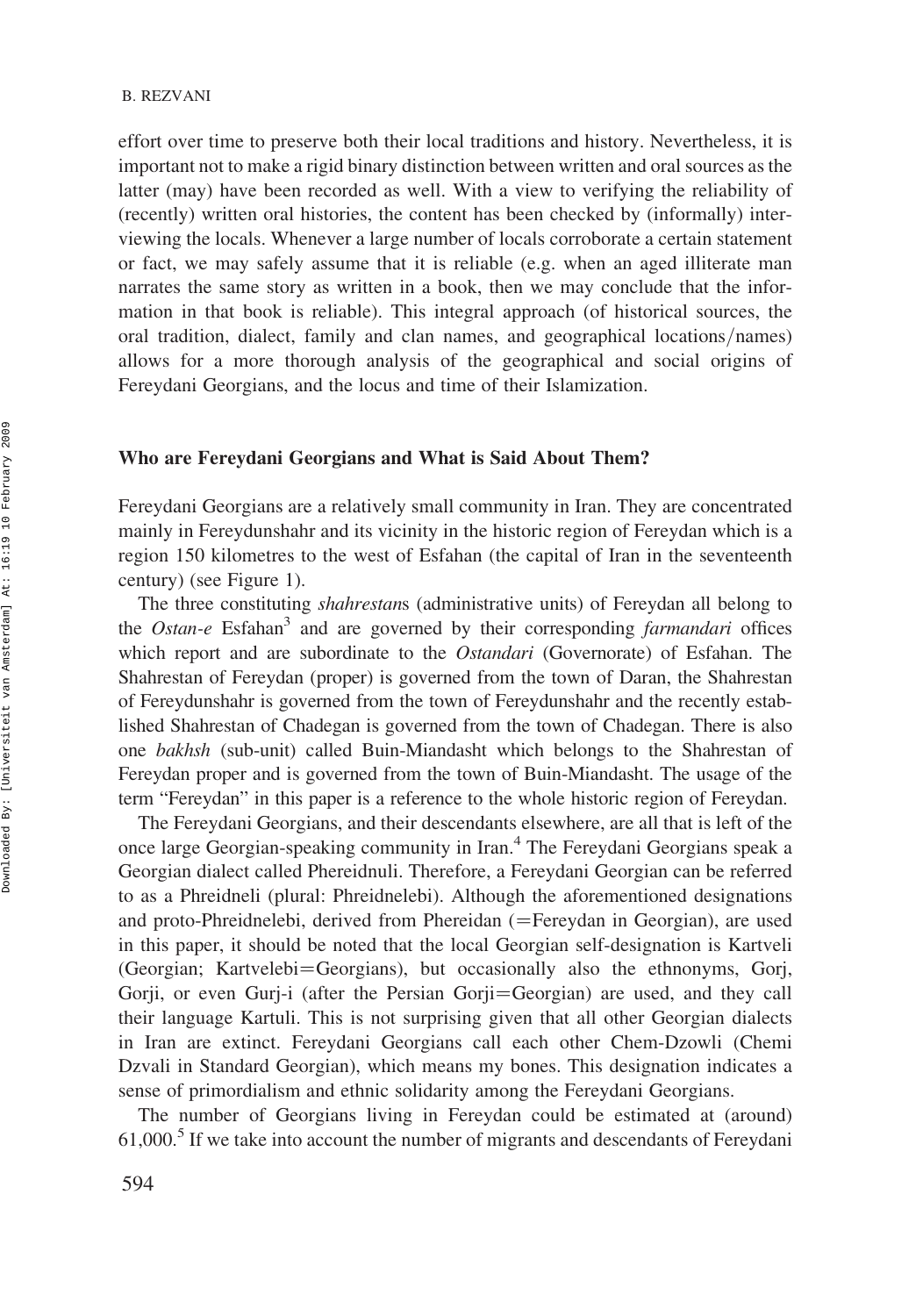

FIGURE 1 Location of Fereydan in Iran.

Georgians outside Fereydan,<sup>6</sup> the total number of Fereydani Georgians and their descendants all over Iran could be (around)  $100,000$ .<sup>7</sup>

Georgians of Fereydan are concentrated in the Bakhsh of Buin-Miandasht and Shahrestan of Fereydunshahr, in the western part of the historic region of Fereydan. Unlike the Georgians in Georgia, who are predominantly Orthodox Christians, the Fereydani Georgians are Shi'ite Moslems. Fereydan is inhabited by a number of ethnic groups, including Georgians and Armenians, Turkic speakers and Persian speakers and Bakhtiaris. Despite linguistic similarities, Bakhtiari tribes of the western Iranian highlands have a different traditional lifestyle from that of the Persian speakers of the (lower) eastern Fereydan. Armenians are Orthodox Christians and all other ethnic groups in Fereydan are Twelver Shi'ites.

Examination of the histories of numerous ethnic groups reveals that a religious conversion by the minority to the religion practised by the majority often results in the loss of the ethnic group's original ethnicity and assimilation into the ethnic majority. This prevails in the case of migrants and to a much lesser extent those who were converted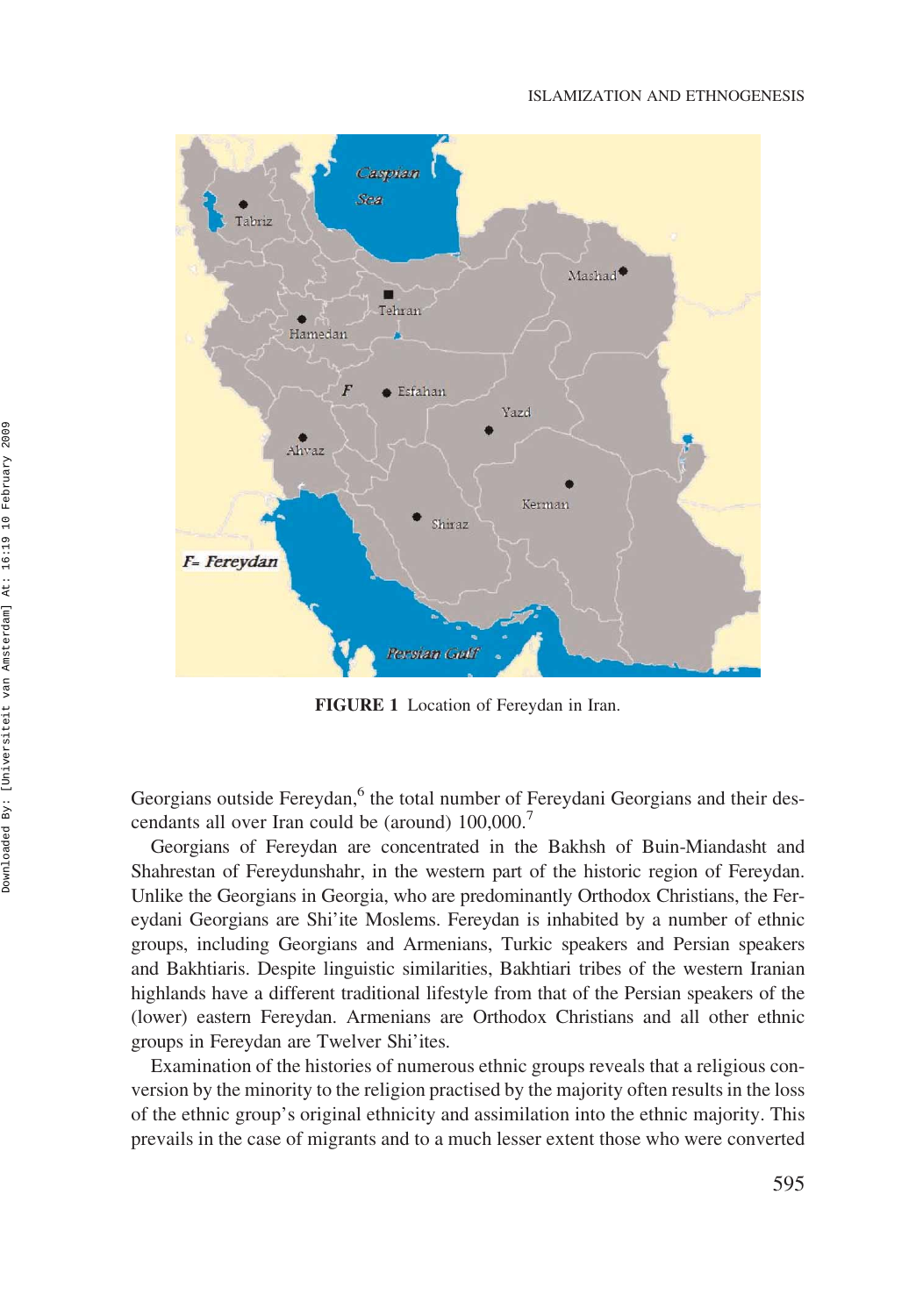in their original homelands. Nevertheless, the latter case is exemplified by the Christian Orthodox Assyrians who converted to Islam and became Arabs in their original homeland Syria as well as the majority of the Christian Egyptians (Copts) who converted to Islam and were Arabicized in their native Egypt. The Fereydani Georgians constitute an atypical example in this respect because, while they are Shi'ite Moslems, they have not assimilated into the ethnicity of their Shi'ite Moslem neighbours. Perhaps the most unique fact is that Fereydani Georgians take pride in their ethnic identity consciously as Shi'ite Georgian-speaking Iranians. A Fereydani colloquial expression with respect to this identity is "What a pleasure is hidden for an Iranian, in being a Georgian and being a Moslem."8 This identity (i.e. Georgianspeaking Shi'ite Moslem Iranians) has been clearly articulated as such by "The Georgian Iranian Association of Tourism in the Esfahan Tourism Exhibition of 2005," as published by the Esfahan Organization of Cultural Heritage in Aghvam's (ethnic groups) special edition: "We Georgians of Iran, or rather the Georgian Iranians ... are immensely proud, that we are Shi'ite Moslems, that we are Iranians, and that we speak the sweet Georgian language."<sup>9</sup>

Georgian (i.e. from the Republic of Georgia) historiography traces the origins of Fereydani Georgians back to the Kakheti region of south-eastern Georgia. The website of Persian Historical Documents, preserved at the K. Kekelidze Institute of Manuscripts of the Academy of Science of Georgia (founded in 1958), states:

in 1614–1617 Shah Abbas marched into Kakheti four times, devastating it ... During these campaigns up to 200000 residents were deported to various regions of Iran mainly to places where attacks by incalcitrant tribes were expected, with a view to creating a "live" barrier. The province of Fereydan—the central mountainous region of Iran—is one such place where Georgians live to the present day. The Fereydan Georgians speak Georgian among themselves, preserving the memory and love of their homeland left several hundreds of years ago.<sup>10</sup>

Generally speaking, Iranian historians do agree that the Fereydani Georgians are indeed the descendants of the (100,000) Kakhetian (and Kartlian) captives, who were deported by Shah Abbas  $I<sub>1</sub><sup>11</sup>$  and were Islamized after their settlement in Fereydan.<sup>12</sup> Many other (non-Georgian) historians and experts on Georgia agree. For example, Keith Hitchins, in the *Encyclopedia Iranica*,<sup>13</sup> refers to some Georgian and non-Georgian sources and states:

[T]he Kakhetians were to be wiped out or deported and their country settled by qezelbâš and other Turkmen tribes, while the nobles of Kartli were to be resettled in Persia<sup>14</sup> ... Abbas undertook another campaign in 1614 against Kartli and Kakheti, replacing their kings with Muslims. When nobles of Kakheti rose in revolt in 1615, his troops ravaged the country ... Perhaps as many as 70,000 people were killed and over 100,000 deported to Persia ... [T]he majority of the Georgians were settled in widely scattered parts of Persia and became cultivators of the soil. The most important of these Georgian colonies was in Farîdan (q.v.) in Isfahan province, where their descendants still speak Georgian and retain their Christian faith.<sup>15</sup>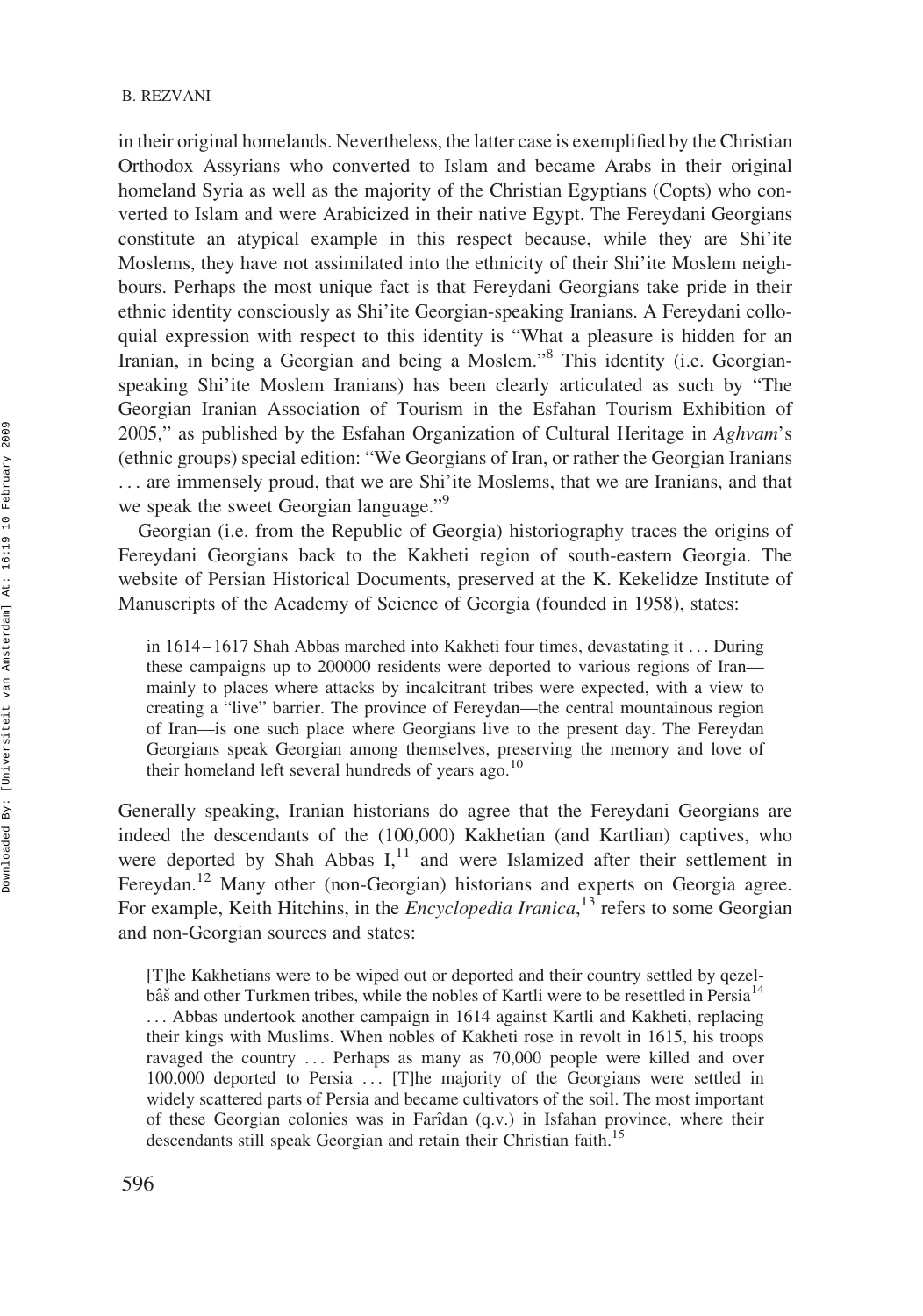The origins of the Georgians in Fereydan, (or Farîdan according to Hitchins<sup>16</sup>), could be a matter for historical debate. Nevertheless, the Fereydani Georgians are by no means (Crypto-)Christians. The "Phereidani P'at'ara Sakartvelo"<sup>17</sup> (Fereydan, the Little Georgia) website, which was launched in, and is operated from, Georgia (http://fereidani.site.ge), attempts to gather some (more or less unconvincing) indications of the Christian past of the Georgians of Fereydan. Nevertheless, these indications do not imply that the Fereydani Georgians are now Crypto-Christians. The conventional claim made by (Iranian) historians is that the Fereydani Georgians settled in Fereydan as Christians and were Islamized there later, in the early seventeenth century.<sup>18</sup> Already by 1882, in his book *Tarikh-e Nesf-e Jahan*, Mohammed-Mehdi Esfahani had stated that no Christians were present among these Georgians.<sup>19</sup> While no signs of Christianity could be found among the Fereydani Georgians, numerous Shi'ite symbols are still present. This is reflected by the presence of numerous mosques and Imamzadeh shrines in the Georgian areas of Fereydan. An Imamzadeh is literally a son of an Imam,<sup>20</sup> a Shi'ite saint, and is regarded by the locals as a spiritual guardian of their region. Georgian Fereydan is also home to two other sacred Shi'ite sites which are neither mosques nor Imamzadehs. One is the split rock, called Tamziani Tskheni (Tskheni=horse), or Kowa (Kwa in Standard Georgian=rock), from which local Georgians believe that Imam Zaman, the Shi'ite Lord of the Times, appeared. Another is Amoghloba (from standard Georgian Maghla=high) located on the same mountain ridge, above the split rock, which Fereydani Georgians believe to be the site of the footprints of Imam Ali, the first Shi'ite Imam. Traditionally, Fereydani Georgians have always visited the Imamzadeh shrines and strictly observed Shi'ite traditions and rituals.<sup>21</sup>

Two historical battles influence the historical awareness of the Fereydani Georgians to this day, namely the war against the Afghans and the battle of Tsikhe. These two events are key historical peak experiences in the history of the Fereydani Georgians.<sup>22</sup> They take pride in both but the battle of Tsikhe has a painful side to it as well.<sup>23</sup> Both events touch on Shi'ite elements. For example, the battle of Tsikhe resembles the events of the battle of Karbala, where Imam Hossein, the Shi'ite saint and the Lord of Martyrs, fought against the superior army of the Arab caliph Yazid. Like Imam Hossein in the battle of Karbala, the Georgians refused to surrender to a superior army. In the war against the invading Afghans (seventeenth century), Georgians "avenged the blood of 400 Georgian royal guardians" who were defending Esfahan "until the last drop of blood" and were killed by the Afghans. In this battle Georgians were reportedly led by the Shi'ite saint Imam Zaman (the living and hidden Lord of the Times), who appeared in a miraculous way from a split rock, where the Fereydani Georgians traditionally burn candles.<sup>24</sup> Locals of Fereydunshahr still proudly show the visitors the Owghanis Gora (the Afghan Hill) where Fereydani Georgians killed so many Afghans. Similarly, in the battle of Tsikhe, the Fereydani Georgians declined an initial invitation to unconditional surrender and engaged in a battle on the Tsikhe Mountain. The main cause of this battle was the fact that Orojgholi Beyg, the chief of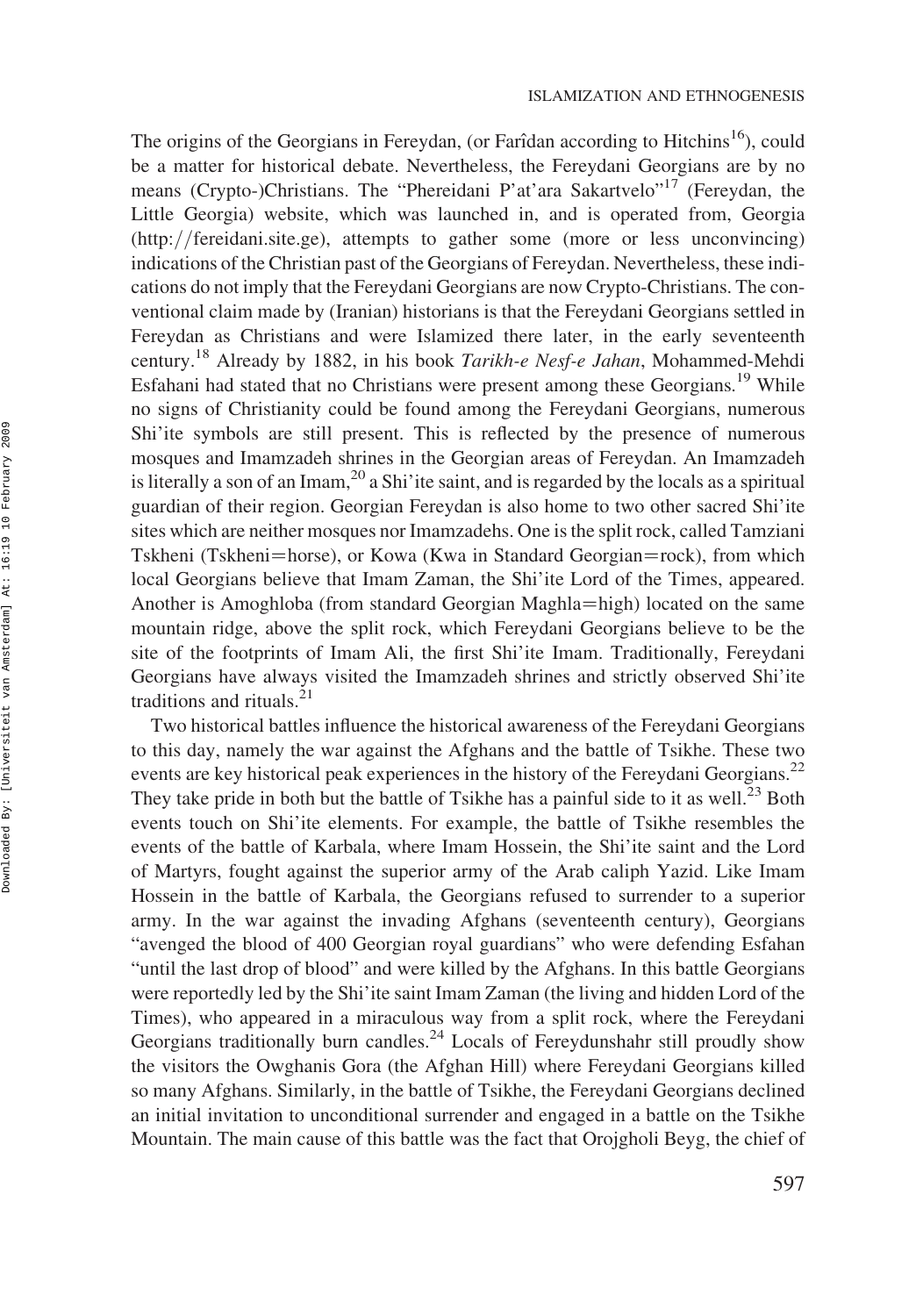Fereydunshahr, supported Ali-Mardan Khan Bakhtiari, the regent and the de facto Iranian king at that time, against his rival Karim Khan Zand, who was attempting to establish his sovereignty by force. Although in the battle of Tsikhe the Georgian casualties were substantial, and although they were defeated in a military sense, their tenacity and martial ardour were acknowledged and praised by Karim Khan, who had become the (de facto) Iranian king at that time. Karim Khan repented his deed after he realized that Fereydani Georgians were Moslems, and not Christians, and offered them some positions in his administration. These two events (in the eighteenth century) reveal the integration of Fereydani Georgians in the Iranian political arena, but also demonstrate the fact that Fereydani Georgians were already Shi'ite Moslems by that time.

The Georgians of Georgia<sup>25</sup> often claim that the Fereydani Georgians originate from the region of Kakheti in the south-eastern part of modern Georgia where they were captured and deported by Shah Abbas I to Iran, and were forcibly Islamized thereafter. A source of confusion is the assertion that the original name of Fereydunshahr was Mart'q'opi, after a town in south-eastern Georgia in Kartli, where Giorgi Saakadze fought a war against the Safavid army in 1625.<sup>26</sup> Although plausible, similarities in toponyms do not necessarily refer to the origin of this population. While it is true that the Georgians of Buin-Miandasht refer(red) to Fereydunshahr as Mart'q'opi, this toponym is largely unknown to the Georgians of Fereydunshahr themselves, who harbour no such memories of the aforementioned battle or the town itself. Moreover, it should be noted that the Georgian settlement and the conventionally accepted Islamization in Fereydan pre-date this battle (see below).

Many Georgians (from Georgia) believe that the Fereydani Georgians suffered an agonizing ordeal as Islamized "slaves." This has led to the demand that the Fereydani Georgians be re-converted to Orthodox Christianity, so as to become "true Georgians."<sup>27</sup> It is certainly possible that the official educational system of Georgia may have contributed to the dissemination of this demand among ordinary Georgians. Historiography serves as an instrument of identity representation both in Georgia and elsewhere. "Politics of identity consists in anchoring the present in a viable past. The past is, thus, constructed according to the conditions and desires of those who produce historical textbooks in the present.<sup> $28$ </sup> Georgian ethno-national historiography is concerned with the presentation of Georgians as a primordial category. Put simply, it regards Georgians as an Orthodox Christian nation which has fought against mighty empires and has managed to preserve its identity. Deviant categories such as Moslem Georgians are then described as something "unnatural" and a re-conversion to Christianity as something natural and desired.<sup>29</sup>

Considering the fact that Shah Abbas I fought many wars in Kakheti, after which large numbers of Georgians were deported to Iran, as well as the fact that Georgians as a Christian people were inevitably exposed to the forces of assimilation in Shi'ite central Iran, these Georgian historical assertions and claims may sound plausible. Nevertheless, not all of these assertions and claims can be supported by solid facts.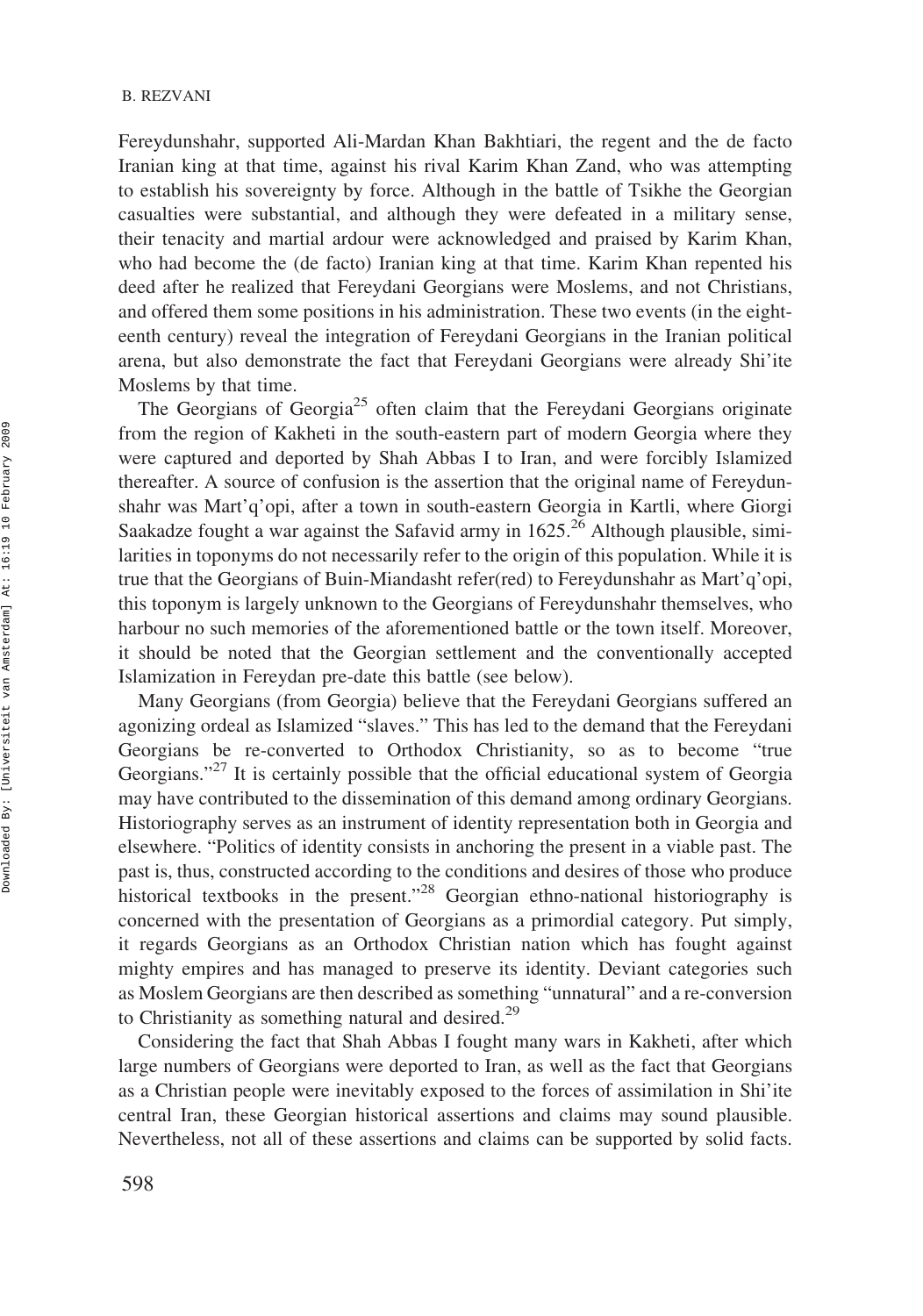This paper endeavours to discuss and challenge the aforementioned Georgian historical assertions and claims regarding the Fereydani Georgians. The claims of a Kakhetian  $($ and Kartlian $)$ <sup>30</sup> origin for the Fereydani Georgians and their Islamization in Iran are not fully established as evident historical facts and there are plenty of facts by which this can actually be contested, not only from the local Fereydani oral history but also from "solid" primary historical and other sources. The migration, settlement and Islamization of Fereydani Georgians are closely interrelated issues. Therefore, after a brief introduction to the history of Georgian settlement in Fereydan the discussion of the Islamization of the (proto-)Fereydani Georgians is followed by an examination of their origin. As noted above, these discussions are undertaken in the context of historical materials, dialectical features, family names, and toponyms.

#### Georgian Settlement in Fereydan

According to local oral traditions, the Fereydani Georgians are descendants of the Georgians who moved from the Abbas Abad neighbourhood of Esfahan, first to Najaf Abad, and then to Fereydan.<sup>31</sup> The Fereydani Georgian collective memory has lost all memories of its ancestral homeland in Georgia but it continues to retain the memories of migration from Esfahan, and Najaf Abad. There are various versions of this story. According to the Fereydunshahri version, 19 clans (or extended families) moved from Esfahan, by way of Najaf Abad, to Fereydunshahr and spread from there to other parts of Fereydan. According to one version prevalent among people of Afus, the settlers first arrived in Afus, in the western part of Fereydan (the contemporary Bakhsh of Buin-Miandasht), and from there spread to other parts of Fereydan. It is plausible to assume that there were more than 19 clans, and to regard these 19 clans only as the ancestors of the Georgians of Fereydunshahr and its surrounding villages located in the mountainous south-western part of Fereydan. It is unlikely that all Fereydani Georgians have descended from just 19 clans, assuming that each of these was a traditional Georgian extended family. To this day Georgian family names exist in the villages of Fereydunshahr, which are also found in Fereydunshahr and there are also Georgian family names such as Shishiani and Gulani in Afus, $32$  and Papiani and Lomidani in Buin-Miandasht<sup>33</sup> that are not found in either Fereydunshahr or in south-western Fereydan. In addition, minor dialectical differences in vocabulary exist between the Georgian spoken in the northern and southern parts of western Fereydan. Nevertheless, all Fereydani Georgians call each other Chem-Dzowli (Chemi Dzvali  $=$ my bones) and are aware of their kinship.

The migration of Armenians and Georgians occurred in the early seventeenth century. According to Fereydani oral traditions, the Georgian migration to Fereydan occurred either simultaneously or (shortly) after the Armenian migration to Fereydan. The exact date of this migration is unknown, but we can assume that it took place after the Armenian settlement in Esfahan, which is dated at  $1605$ .<sup>34</sup> Assuming the veracity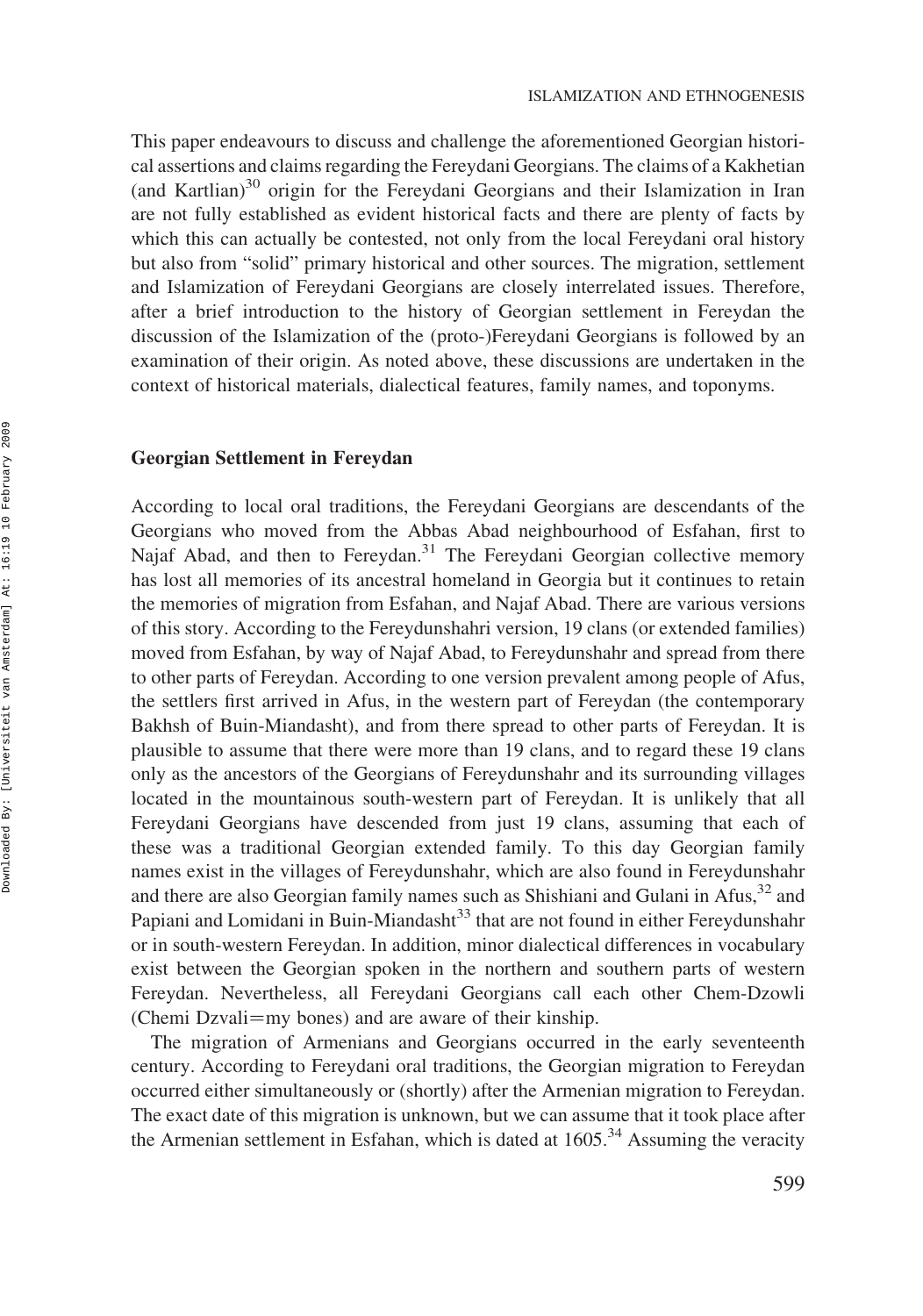of the Fereydani Georgian oral tradition, the arrival of Fereydani Georgians' ancestors in Fereydan should be dated to after the establishment of Najaf Abad. The city of Najaf Abad, where the ancestors of the Fereydani Georgians once lived, was planned in 1022 Lunar Hegira (AD  $1611$ ).<sup>35</sup>

The ancestors of the Fereydani Georgians (were) moved to and settled in Fereydan, mainly for strategic reasons. According to the oral traditions, the western part of Fereydan, where the Georgians were settled, was originally devoid of inhabitants. The only trace of previous sedentary settlements was a Jewish cemetery, which might be related to the nearby discovered ruins of Kuhastegan (or Ghohastjan, also called Ghohestan) of the pre-Islamic (presumably) Achaemenid era. Before the Georgian settlement, western Fereydan was the summer quarters of the (semi-)nomadic Bakhtiari (Luri) tribes that at times harassed the sedentary peasants. Owing to its proximity to the Safavid capital, Esfahan, full control of Fereydan by Bakhtiari warlords could endanger Esfahan's security.

Fereydan had water resources and had the potential to become a very important agricultural centre in Iran. Many Armenian peasants were settled by Shah Abbas I in the Fereydani fertile areas which were used for silk and wine production. There is ample evidence of a previous wine production and consumption culture in Fereydan, which has been traditionally attributed to the Fereydani Armenians.<sup>36</sup> Fereydan, which was also important for fruit and wheat cultivation (as well as food supply to the Iranian capital, Esfahan) often had to be defended against the raids and encroachments of the Bakhtiari warlords. For this reason and also to hinder the potential Bakhtiari warlords' advances to Esfahan, Shah Abbas settled Georgians in or near the mountainous areas in the western part of Fereydan.<sup>37</sup> According to a number of locals,  $38$  there were buildings in Fereydan in the recent past that (occasionally) were used as shelters. This type of building, which was called Gorji-Push ( $=$ something that covers up Georgians, in Persian), had thick stone walls and resembled the traditional types of building in the northern areas of Georgia.<sup>39</sup> These facts suggest a northern Georgian ancestry of the Fereydani Georgians, as northern Georgian highlanders were better trained than their ethnic kin in the Georgian lowlands when it came to fighting similar warriors (i.e. the Bakhtiaris).

#### Fereydani Georgians' Ancestors and their Islamization

In any analysis of Georgian Islamization it is necessary to differentiate between the Islamization processes of the upper classes and the ordinary people.40 While the former were easily Islamized (due mainly to political reasons), the latter had less reason to do so. If the Fereydani Georgians' ancestors belonged to the aristocracy, it is highly probable that they were already Moslems before their settlement in Fereydan. In contrast, one may assume that if the ancestors of Fereydani Georgians were from the lower social strata, their religious affiliation would most likely have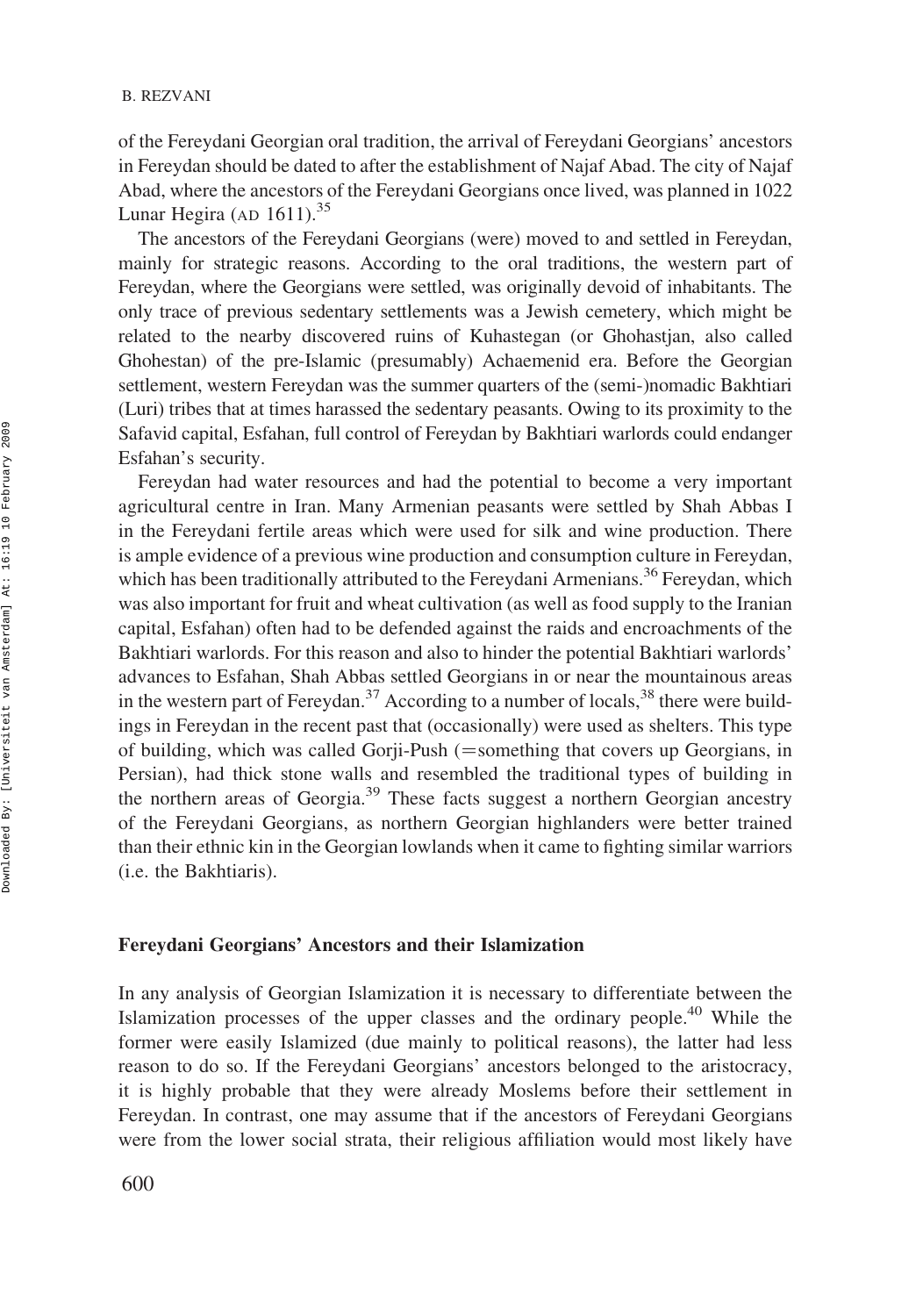been Christian. At first sight, the rural character of Fereydan makes it probable to trace the origins of the Fereydani Georgians to the peasant, and hence Christian, Georgian settlers.

As mentioned above, the dominant Iranian and Georgian historiographies have caused people to claim that the Fereydani Georgians first settled in Fereydan as Christians and were Islamized there later. This claim is based on a passage in Tarikh-e Alam-Ara-ye Abbasi, written by Eskandar Beyg Monshi, the Safavid court historian, in the seventeenth century. The Tarikh-e Alam-Ara-ye Abbasi mentions that Shah Abbas decided to Islamize some Christians in Fereydan, and hence strengthen their social position vis-à-vis the Luri (i.e. Bakhtiari) $41$  tribes who were harassing them. This Islamization process reputedly occurred in 1030 Lunar Hegira, in the 33rd year of the reign of Shah Abbas I (AD 1619 or 1620). According to this passage, the Islamization of Fereydan and Farah Abad (of Mazandaran) were delegated to Abol-Maali Natanzi, and Mohammad-Ali Tabrizi, respectively.<sup>42</sup> Nevertheless, there are many reasons why it is very problematic to accept this passage in Tarikh-e Alam-Ara-ye Abbasi as proof of the Islamization of Fereydani Georgians in Fereydan. First, while it is true that the Islamization of Armenian Christians is referred to in that source, no such process or event is mentioned with respect to the Georgian Christians.

Second, no more than 5,000 individuals were Islamized. This number included adult males as well as females and adolescents. In addition, the passage in Tarikh-e Alam-Ara-ye Abbasi states that Fereydan was home to both Moslems and Dhimmis at the time of the conversions. $43$  This is another indication that the Islamization referred to in Fereydan did not affect a (large) proportion of the population that was already Moslem.

Third, forced Islamization was not an official Safavid policy during the reign of Shah Abbas I. This is verified by a number of European travellers such as the Italian Pietro Della Valle<sup>44</sup> and the Frenchman Jean Chardin, who visited Iran during that period. Their writings categorically state that Christians were a tolerated religious minority. Chardin, who visited Iran many years after Shah Abbas I, noted that the Georgians of Persia had been given the choice to remain Christian or to convert to Islam.<sup>45</sup> Nevertheless, a conversion to Shi'ite Islam would have been financially beneficial to the peasants since it exempted them from having to pay back the royal loans that had been granted to enable them to build and manage their households after their relocation.<sup>46</sup> Although the Safavid policy towards the Christians was relatively "benevolent,"47 there have been cases of obligatory and forced Islamization in Iran. Nevertheless, the passage in Alam-Ara does not refer to Islamization in Fereydan being of an obligatory or forced nature. However, it does state that the Armenian priests tried to prevent people converting to Islam by intimidation. Apparently, many of them chose not to convert. Because if all were forcefully converted there were no Christian villages left in Fereydan until this date.

According to Rahimi it is possible that some Fereydani Georgians were assimilated into the local Armenian community.48 As Armenians have traditionally been the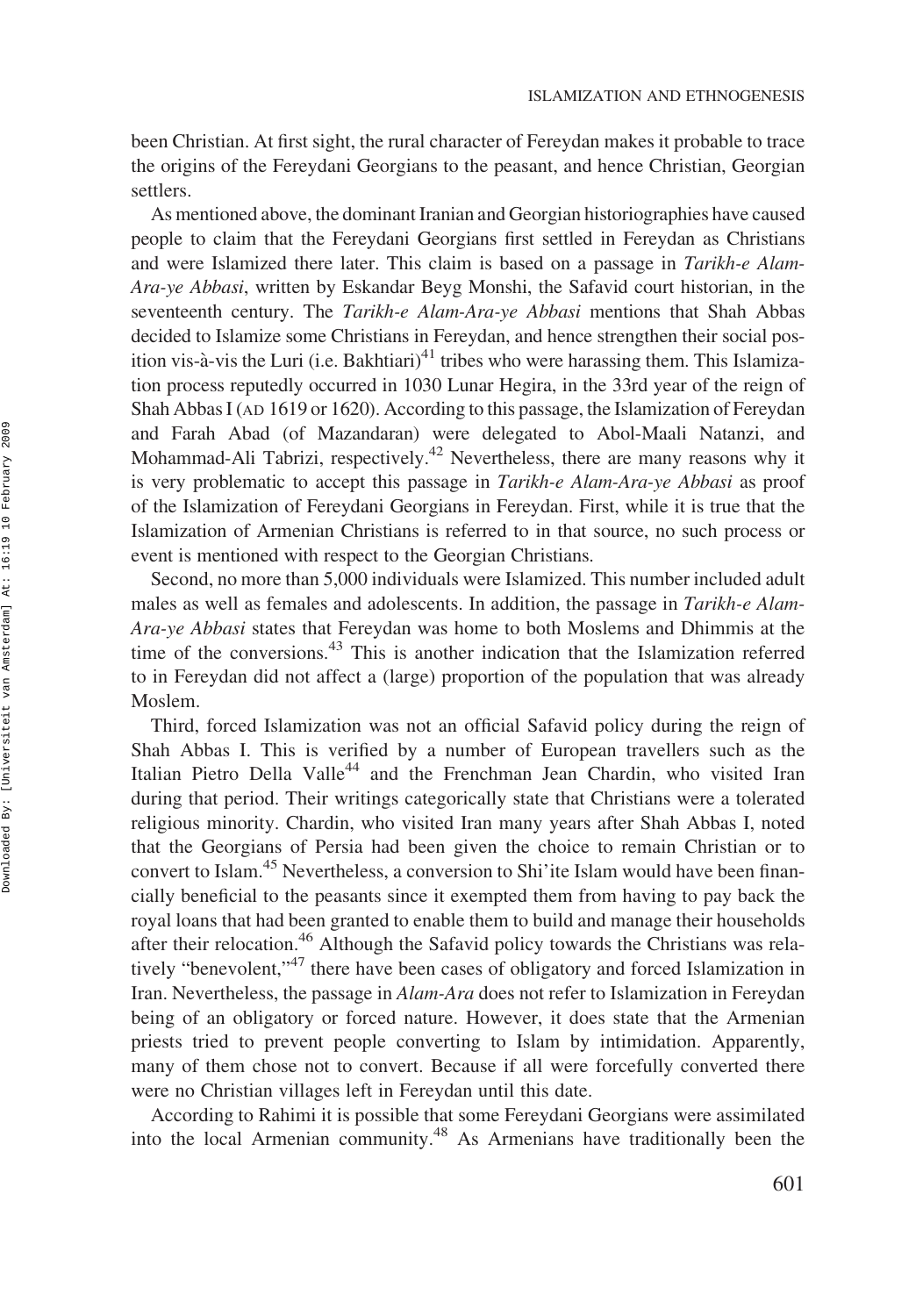dominant Christian community in Iran, Rahimi's assertion may make sense and be valid if (a) evidence is uncovered that the Georgian assimilation into the Armenian community had indeed taken place in Iran, and (b) if there is evidence of the existence of a Christian Georgian community in the past in Fereydan itself.

There is substantial evidence suggesting the existence of a Christian Georgian community in Iran in the seventeenth century which interacted closely with the Armenian community. Georgian graves can be found in Armenian cemeteries and Esfahani Armenian churches also contain primary Georgian documents.49 The latter cases indicate that Christian Georgians relied on the Armenian clergy for Christian religious services.<sup>50</sup> It is also worth noting that the lack of Armenian Moslems in Iran is indicative of the intense grip that the Armenian clergy had on the local Armenian population.<sup>51</sup> Owing to Armenian clerical dominance over Christian religious affairs in this part of Iran, an Armenian conversion would mean excommunication from the Armenian community and hence the loss of Armenian ethnicity, while a Georgian conversion was less likely to lead to the loss of Georgian ethnicity.

The most notable example of a person, who was probably an Armenianized Georgian, is Jahangir Khan, the Iranian minister of industry and armament in the late nineteenth century. Jahangir Khan died in 1891 as an Armenian,<sup>52</sup> and is buried in an Armenian cemetery in Tehran.<sup>53</sup> Jahangir Khan's uncle was Manuchehr Khan Motamed-od-Dowleh, who fought the Russians as they advanced on Gilan, quelled the rebellion in Khuzestan and was appointed as the (military) ruler of Esfahan, Luristan and Khuzistan in the first half of the nineteenth century.<sup>54</sup> Although Hovian<sup>55</sup> mistakenly claims that Manuchehr Khan was an Islamified Armenian from an upper class family, his Georgian origin can be demonstrated by a number of facts. Manuchehr Khan is known as Manuchehr Khan Motamed-od-Dowleh Gorji. Gorji, like any other ethnic designations in Persian, refers to the ethnicity of peoples and not to their (original) place of residence. Gorji is the Persian equivalent of Kartveli and is attributed to Georgians. Armenians, on the other hand, retain the designation Armani (Armenian in Persian). For example, Yephrem Khan is known as Yeprem Khan-e Armani, Yephrem Khan-e Sardar, or Yephrem Khan Sardar-e Armani (and not as Azeri, despite his residence in Tabriz).<sup>56</sup> Manuchehr Khan was born in Tbilisi as Chongur (the name of a Georgian musical instrument). According to Hovian he was an Armenian with the family name of Enagolopian or Enagolobian.<sup>57</sup> The (corrupted) Persian version of this name is written in numerous documents as Enagalobo, Engalbo, Angalboo, etc. Contrary to Hovian's claim, this name is Georgian and can be reconstructed as Enak'olopishvili (ena=tongue ko'olopi $=$ box).<sup>58</sup> This is a Georgian family name which indicates linguistic expertise.<sup>59</sup> Muliani,<sup>60</sup> Rahimi<sup>61</sup> and Katouzian<sup>62</sup> all classify Manuchehr Khan as a Georgian. This case confirms that Shi'ite Islam had become an ethnic marker of the Iranian Georgians to the extent that Christians of Georgian ancestry lost their Georgian identity and became Armenian. Apparently, some ethnic boundaries did exist<sup>63</sup> by which the ethnic groups distinguished themselves from one another. It would seem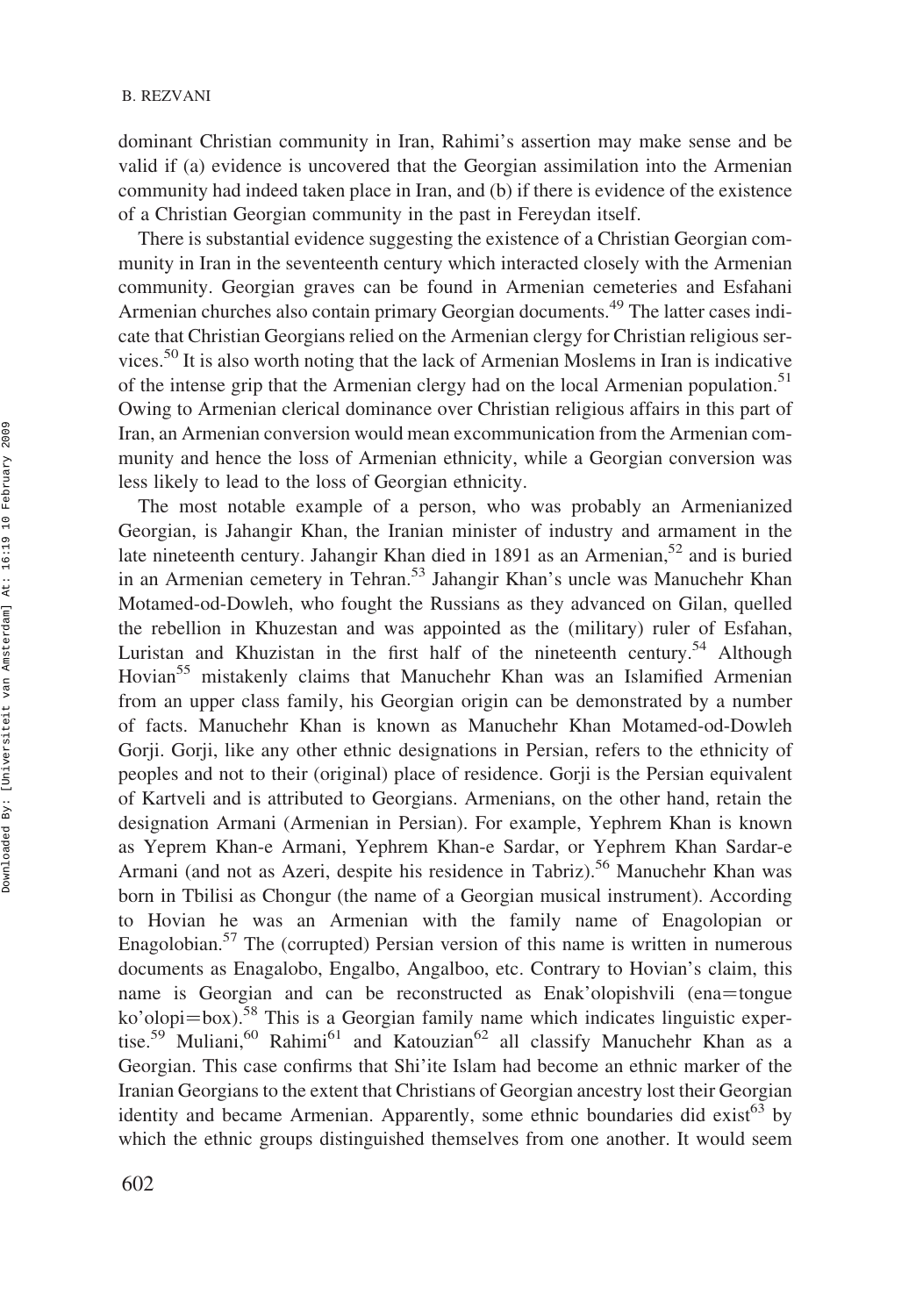that Jahangir Khan, as a Christian Georgian, could not fit into the Georgian realm in Iran, crossed this boundary and entered the Christian Armenian realm.<sup>64</sup>

It is obvious that a Christian Georgian could be assimilated into an Armenian in Iran, but is there any evidence that this had occurred in the region of Fereydan itself? Information is examined below which may provide evidence of the Armenization of some Georgians in Fereydan. The Armenian village of Zarne, in Fereydan, is located near a large number of Georgian villages. Zarne can be reconstructed in Georgian as Zar-ni, an archaic plural of Zar-i (bell). This toponym may refer to church bells and hence the relative antiquity of the Christian community in that village. The association of a Christian village with church bells is not surprising in a predominantly Shi'ite Moslem area. There are also villages called Zarna in the Caucasus, one in the republic of Azerbaijan, in an area which is partly inhabited by Georgians, near the border with Georgia and Daghestan, and the other in Georgia, in areas populated partly by Armenians near the border with Turkey and not far from Armenia. It is suggestive that the Fereydani Zarne might be a namesake of those villages in the Caucasus, but it is not certain whether those villages in the Caucasus were inhabited by Georgians or by Armenians in the seventeenth century. Moreover, the name Zarne may be derived from the Persian zar (gold). According to the local knowledge and in view of the antiquity of Armenian bibles and artefacts found in the church of Zarne, this Armenian church is very old. Given that the Christian religious affairs in Iran have generally been in the hands of the Armenian clergy, it is plausible to assume that this village, which harbours an old church, was inhabited by Armenians from the beginning.

While no evidence has been found in Fereydan that Fereydani Georgians were ever assimilated into the Fereydani Armenian community, there are Georgian families in Fereydan which are designated as Ghelich Mosalman by the locals and which, according to the locals, are of Armenian origin.<sup>65</sup> Ghelich Mosalman is a word of Turkic/ Persian origin and literally means "Sword Moslem." Although it may indeed refer to a forceful Islamization, given that the more likely meaning of this word is "Moslem of Sword" rather than "Islamized by sword," it is more probable that these were Armenians who Islamized in order to join the military and bear arms because this profession was open only to Moslems. This fact is in accordance with the assertion that religion served (and still serves) as a social and ethnic boundary in the Iranian social arena. Given the fact that Shi'ite Islam was the dominant religion, and a conversion to Shi'ite Islam in seventeenth-century Iran would mean social upward mobility, the assimilation of Armenians into Shi'ite ethnic groups was a more probable option than vice versa.

The lack of evidence for the assimilation of Fereydani Georgians into Fereydani Armenians does not necessarily mean that the ancestors of Fereydani Georgians were not Christians. Hypothetically it is possible that they were Christians and were converted to Shi'ite Islam, while retaining their Georgian ethnicity. There are various facts that may indicate that Fereydani Georgians had a Christian past. These facts are examined below in order to establish to what extent they can serve as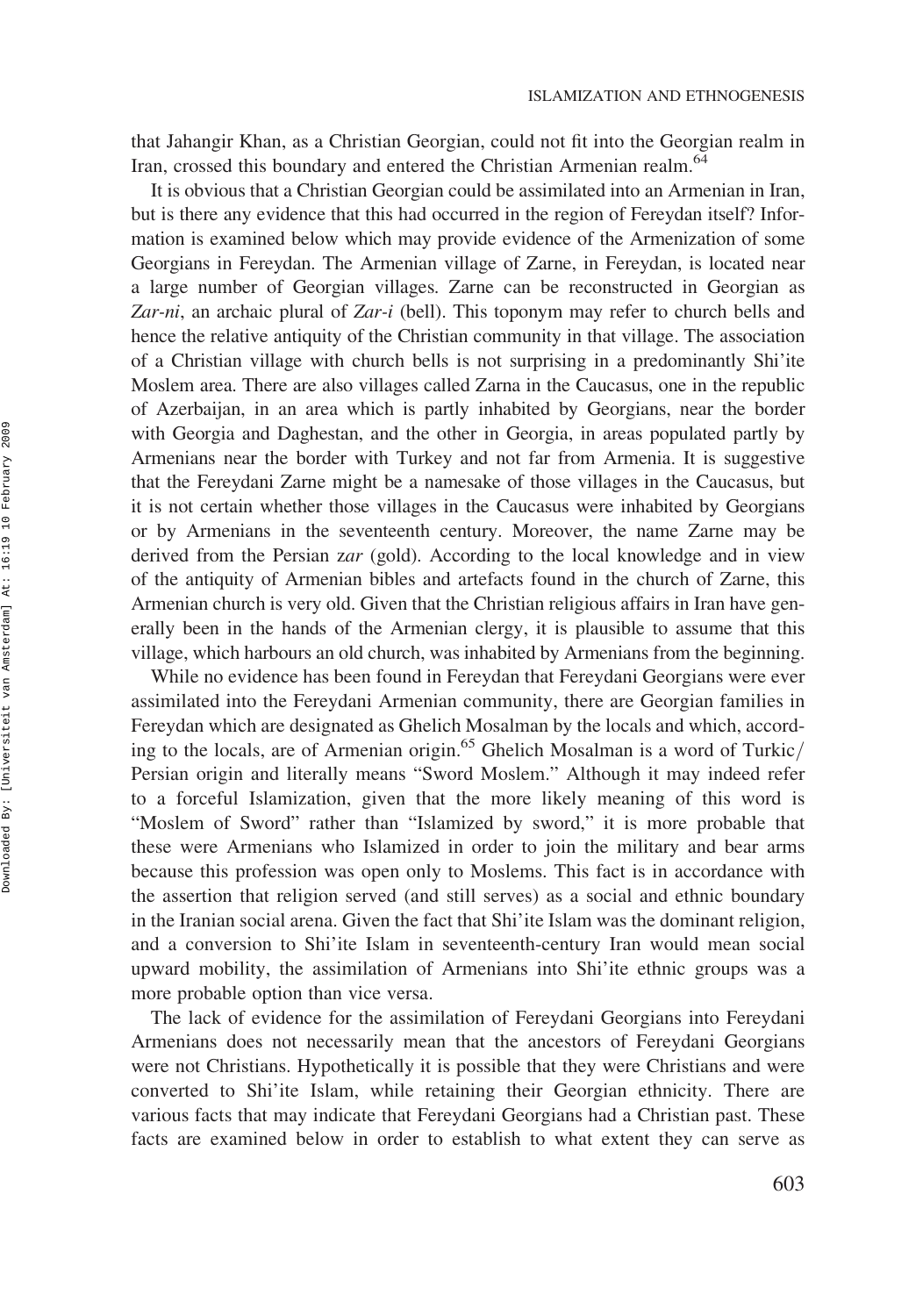evidence of the existence of a hypothetical Fereydani Christian Georgian community in the past. When Seyfollah Ioseliani established the first modern school in Fereydunshahr, the mollas of the time opposed the modern school, allegedly because the school bells resembled those of churches<sup>66</sup> and might evoke uneasy associations with Christianity. This fact, however, cannot serve as evidence of a Christian past. We should note that Fereydani mollas did not behave very differently from mollas in other regions. Mollas, who fulfilled the role of teachers in the old education system, had every reason to oppose the introduction of a modern education system.

Another fact that could be indicative of the early Fereydani Georgian settlers adhering to the Christian confession is that there is no authentic folkloric Fereydani Georgian music. In Iran, people's attitude towards music could frequently be explained by their religious traditions. It is no secret that within the old-fashioned conservative Shi'ite circles in Iran playing music is regarded as something low class and inferior. It is remarkable that the non-Shi'ite and less conservative Shi'ite areas in Iran do have their folkloric music, while the more conservative regions such as Yazd and Kerman do not. It seems that while Lezgin music has been fashionable in northern Iran, the music of the less conservative semi-nomadic Bakhtiari tribes was fashionable in these central-western parts of Iran. In speaking to Fereydani Georgians, it became clear that they do not hide the fact that music, and entertainment in general, is not a matter for Georgians. "A Georgian is not a *motreb* or a *dalghak*," is a much-heard statement when talking to Fereydani Georgians about music and entertainment. Motreb and *dalghak* are two negatively loaded, and somewhat derogatory, words for entertainer and clown, respectively. According to my Georgian Fereydani informants, "usually the Bakhtiari musicians were invited to wedding parties. In former times the music was generally played by Bakhtiaris and Armenians<sup>67</sup> (who played Bakhtiari music), and not by Georgians."<sup>68</sup> If we assume "that the recent followers of a faith were more enthusiastic followers"69 and hence that a conversion most often leads to a more conservative attitude of the converted groups, the renouncement of Georgian music may be indicative of their conversion after their settlement in this part of Iran. Indeed, Fereydunshahr was traditionally known as the city of pious Moslems, Dar-ol-Momenin, owing to the firm Shi'ite faith of its inhabitants.<sup>70</sup> However, this conclusion, being based on such an indication, is not a reliable one. Unlike the Fereydani Georgians, the Georgians of Mazandaran (on the Caspian coast of Iran), whose ancestors were also Christians, are traditionally very famous for their skills in playing folkloric music.<sup>71</sup> In addition, it should be noted that Fereydani Georgians do play and love Iranian classical music and they do listen to folkloric music as well. Their disdain for music is merely a disapproval of actively playing folkloric music. This disdain for playing folkloric music is more probably due to the aristocratic, or in any case high social class, origin of the Fereydani Georgians' ancestors, rather than to their conservatism following their conversion to Shi'ite Islam. The aforementioned derogatory designations for musical entertainers may be indicative of their contempt for lower class professions. The aforementioned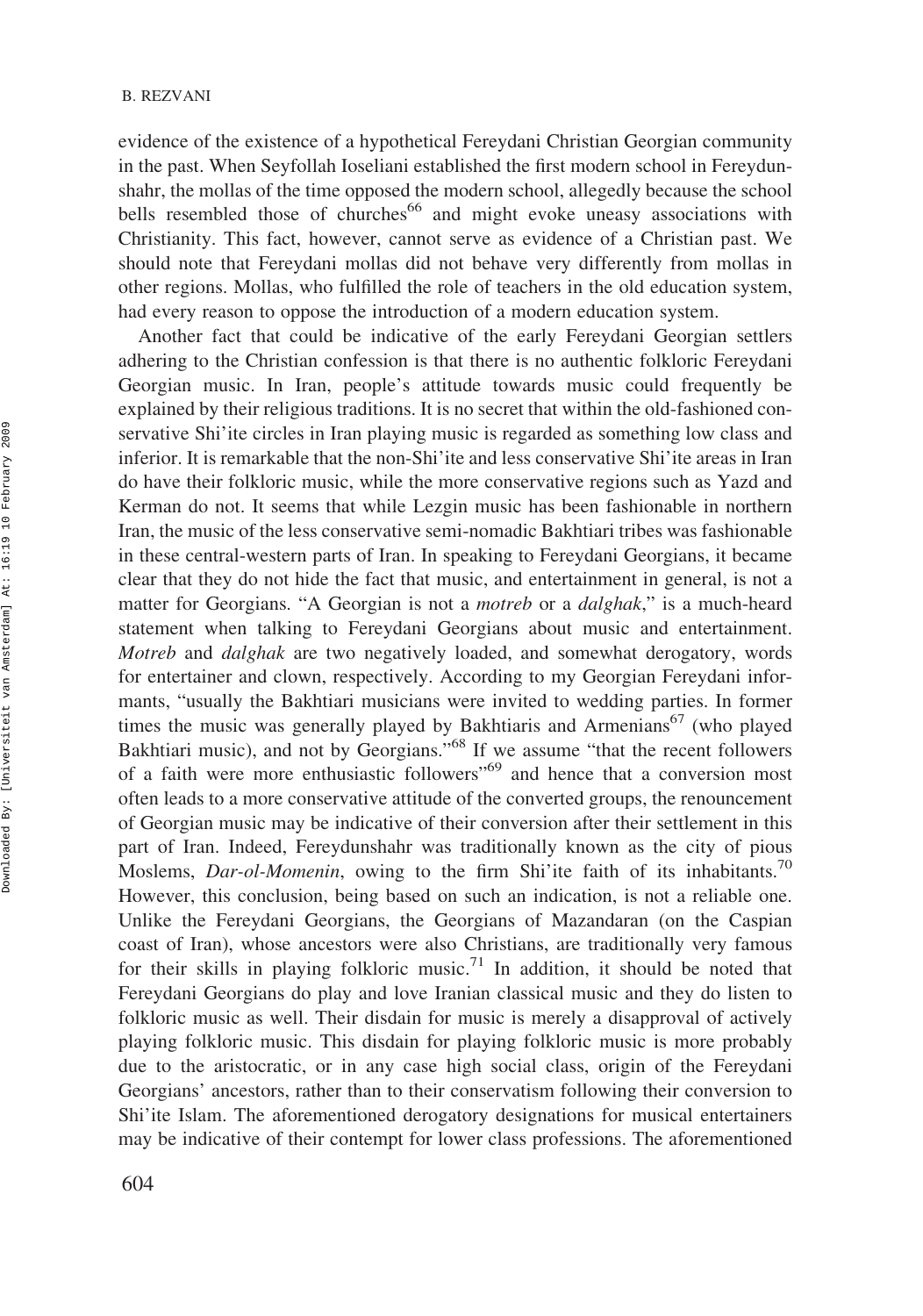Fereydunshahr's nickname of Dar-ol-Momenin (therefore) does not necessarily mean that Fereydunshahri, or Fereydani Georgians in general, were conservative Shi'ite Moslems. It is more probable that Fereydunshahr acquired this nickname because it was the largest Shi'ite town in the region.

According to Rahimi, the early Georgian settlers in Fereydan had a Georgian Koran.<sup>72</sup> The existence of a Georgian Koran among the early settlers could be evidence of the Moslem origin of the early Georgian settlers. It is unlikely that the aforementioned missionary Abol-Maali Natanzi from the town of Natanz on the outskirts of Dasht-e Kavir could have translated the Koran into Georgian, or could have understood it. Logically, this Koran must have been written, either before their settlement in Fereydan or very early in Iran, by Georgian Moslem clerics who were apparently conversant with the Georgian alphabet.

In addition there are two historical events which indicate that the ancestors of Fereydani Georgians adhered to the Moslem confession before the aforementioned Islamization in Fereydan (AD 1620). However, this conclusion can only be regarded as possible if Georgians lived in Fereydan during that period of time (AD 1614– 1617).73 In 1025 Lunar Hegira, in the 27th year of his reign (AD 1614), Shah Abbas went to Georgia to "punish" the "infidel Georgians" of the Caucasus, while he stopped in Fereydan (for indistinct reasons). However, there are no references to the "infidel Georgians" in Fereydan.<sup>74</sup> In 1028 Lunar Hegira (AD 1617 or 1618), in the 30th year of his reign, Shah Abbas sent large numbers of pigs as a gift to the Christians of Farah Abad (and elsewhere in Mazandaran), for use in animal husbandry and as food,75 but he did not do the same for the Fereydani Georgians who were even closer to his capital of Esfahan.

As mentioned above, a higher social class origin of Fereydani Georgians' ancestors makes a Moslem origin more probable than a Christian one. According to Fereydani oral history, Georgians were a privileged ethnic group and there were regular contacts in the seventeenth century between Fereydani Georgians and the Safavid capital Esfahan. Fereydani Georgians travelled twice a year to Esfahan for trade reasons and were protected on the way by armed escorts. Moreover, while Esfahan supported Georgians by providing security in Fereydan, the Fereydani Georgians served as military personnel in Esfahan.<sup>76</sup> The Iranian military domain at that time was exclusively open to Shi'ite Moslems. Moreover, if we believe the Fereydani Georgian oral history which states that the Fereydani Georgians' ancestors lived in the Abbas Abad neighbourhood in Esfahan, strong doubts ought to be cast on their Christian origins. Abbas Abad, which was named after Shah Abbas, was and still is an affluent neighbourhood of Esfahan, located on the northern shore of the Zayandeh Rud in a traditionally aristocratic Moslem area. On the other hand, the Christian quarter of New Julfa is located on the southern shore of Zayandeh Rud. If the ancestors of Fereydani Georgians were Christians, they would have been more likely to settle in the Christian part of Esfahan on the southern shore of the river. It is therefore more probable that the ancestors of Fereydani Georgians were already Shi'ite Moslems in Esfahan because, according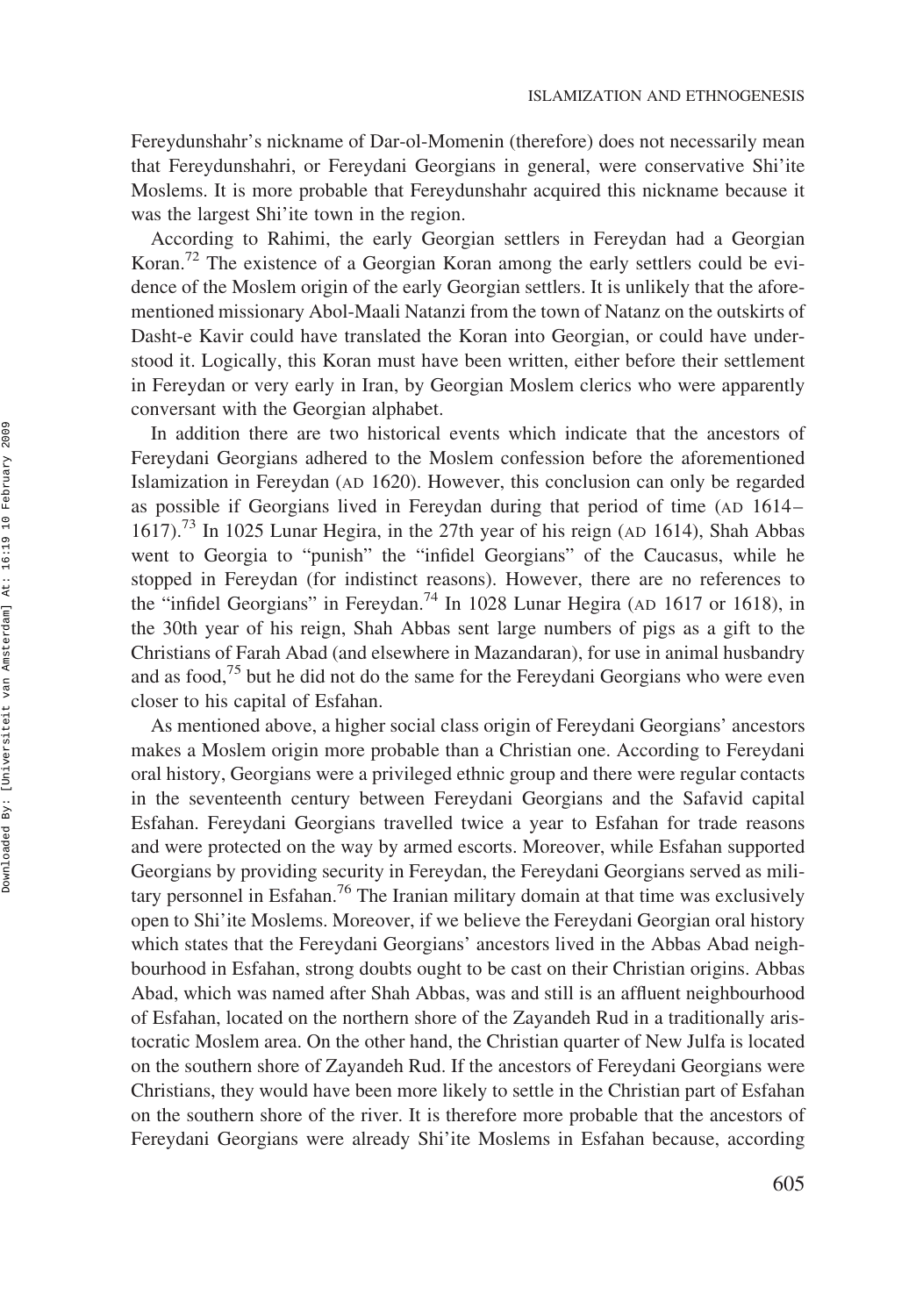to the Fereydani Georgian oral tradition, they were located in Abbas Abad from the beginning of their settlement in Iran.<sup>77</sup>

It is indeed very possible that the ancestors of the Fereydani Georgians were converted to Shi'ite Islam while still in their original homeland in Georgia. According to *Tarikh-e Alam-Ara-ye Abbasi*, 30,000 Georgians in Tianeti and the vicinity<sup>78</sup> were converted to Islam (in AD  $1614$ )<sup>79</sup> and presumably were moved to Iran. Reading this passage of Tarikh-e Alam-Ara-ye Abbasi<sup>80</sup> makes it clear that those captured included many Aznauri (nobility) and people from the upper classes. It should be pointed out that Eskandar Beyg Monshi uses the term Tianat and Erzad.<sup>81</sup> Tianat is obviously a plural form. In his book and in Modern Persian it is common to make plural forms with "-at," which means a place and its vicinity (e.g. Shemiran-at, Qaen-at, Estahbanat, etc.). The exact location of Erzad is still unclear. If we read the abovementioned passage carefully<sup>82</sup> we can see that this area was not very far from Gori, a town in central northern Georgia, to the south of the modern-day South Ossetia. Interestingly, the Ossetians are mentioned in this passage. $83$  It can be speculated that Erzad refers to the town of Ertso,  $84$  or to the town of Ereto, on the eastern borders of contemporary South Ossetia.<sup>85</sup> The author might have intended to set the limit of the area by mentioning Tianeti and Ertso or Ereto. In other words, the author intended to refer to the northern Georgian location of that area. Although it is very speculative and uncertain that Eskandar Beyg Monshi might have meant Ertso or Ereto by Erzad, many Georgians lived in that area at that time (and many still do). Eskandar Beyg Monshi writes that this area was one of the dependencies of Kakheti. Indeed, Ertso-Tianeti is known as one of the dependencies of the Kingdom of Kakheti. Nevertheless, this does not mean that the Kingdom of Kakheti was confined only to the area of the contemporary region of Kakheti, in (south-) eastern Georgia. From the descriptions mentioned in Tarikh-e Alam-Ara-ye Abbasi, it is clear that Eskandar Beyg Monshi is describing an area in the mountainous northern Georgia to the west of Kakheti and to the east of Rach'a.

Given their assumed skills as regards fighting in mountainous terrain, it does make sense that Fereydani Georgians' ancestors were of Tianetian (and generally northern Georgian) origin, if we consider the fact that they were settled there in order to protect the area against the advances of the Bakhtiari (Luri) tribes of the highlands. A Tianetian and in general northern Georgian origin of Fereydani Georgian's ancestors is also in accordance with Fereydani Georgian dialectical peculiarities.

### The Story Told by the Fereydani Georgian Dialect

Phreidnuli (the Fereydani Georgian dialect) has many peculiarities, most of which reveal north-eastern or (central) northern dialectical features. One of the main features of this dialect is the omission of the initial m. Similar to many northern Georgian dialects, to which the Tianetian dialect also belongs, the Phreidnuli dialect drops the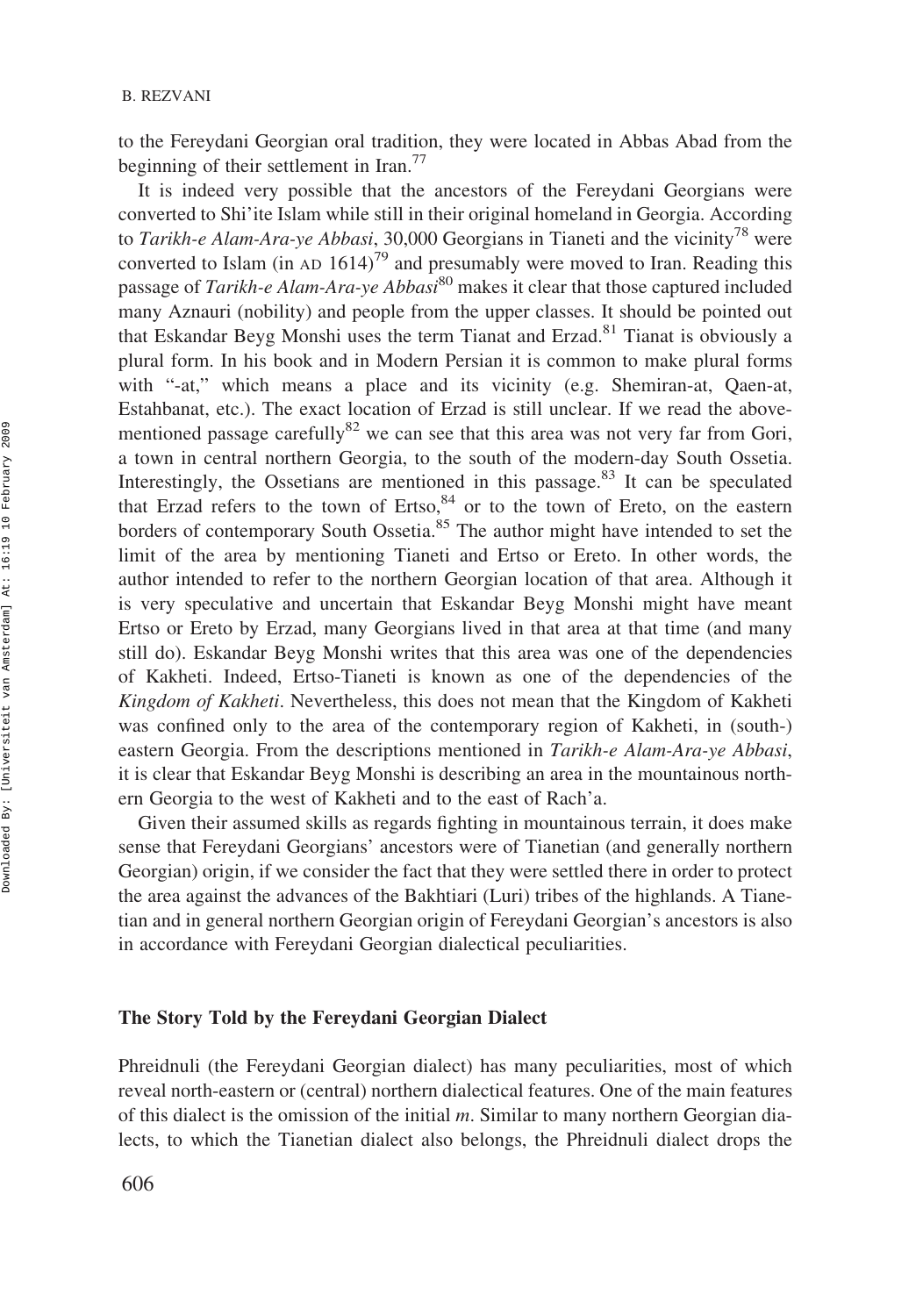initial m before a consonant; e.g. *geli* instead of mgeli (wolf). Tianeti itself is believed to be the same as *Mtianeti*, which in standard Georgian means the mountainous land.<sup>86</sup> The Fereydani Georgian dialect uses the suffix  $-chi (=in, inside)$  instead of the Standard Georgian -shi. This dialectical feature also reveals a northern Georgian affiliation. Other peculiarities of Fereydani Georgian are the usage of the short  $a(\ddot{a})$ , instead of the standard Georgian a, the transformation of the combination  $-\nu a$ -to -ow-, and the usage of expressions such as ras ik (how are you), and Ghmerts ebarebode (good bye), which are absent in contemporary Standard Georgian, which is based on the Eastern Georgian dialects from Kakheti and Kartli.

Another fact, which may serve as evidence to back up the idea of a northern Georgian affiliation of the (proto-)Phreidnuli dialect, is the usage of the particle  $-q'e$  in the Phreidnuli construction of some verbal tenses. This particle was present in 12thcentury Georgian literary works, but disappeared later to the extent that it is now present only in some "conservative" northern Georgian dialects.<sup>87</sup> Another fact which is an indication of the conservative character of Phreidnuli is that it uses diloba (morning) instead of dila. The usage of the suffix -oba is remarkable because  $-oba$  is usually used for abstract nouns (e.g. *Mshvidoba*=peace), or for verbs and nouns derived from verbs (e.g. *gatboba*=to make warm, or *nadiroba*=to hunt, hunting). If we assume that a verb  $diloba^{88}$  once existed, this would indicate the more archaic state of Phreidnuli Georgian in comparison to the contemporary Standard Georgian of Georgia. *Diloba*, as a noun, could mean (the process of) "becoming morning" or, put differently, "becoming *dila*." This makes sense if we take into account that the word for breakfast in Georgian is sauzme, while the word for lunch is *sadili*, which itself is derived from *dila*. We can therefore state that in the more archaic forms of Georgian dila meant a later stage and diloba an earlier stage of the day. The conservativeness (or better the antiquity) of Phreidnuli should be attributed to the original proto-Phreidnuli dialect because, after its relocation to Fereydan, it was exposed to the neighbouring Persian, Bakhtiari, Armenian and Turkic languages, of which the influences are still very tangible to this date. Moreover, the very fact that in the seventeenth century Persian Tarikh-e Alam-Ara-ye Abbasi the place is written as Tianat and not Mtianat indicates that the dialectical feature of dropping the initial  $m$  before a consonant was indigenous and was already present in its seventeenth-century dialectical environment.

Moreover, a key fact is that Phreidnuli uses the word *qevi* for river instead of mdinare (or even instead of the hypothetical Phreidnuli *dinare*, if the phonetic peculiarities are taken into account). Qevi sounds like khevi, which in standard Georgian means "canyon." This phonetic transformation itself supports the thesis of a northern Georgian original homeland of the Phreidnelebi. In the central northern and north-eastern Georgian dialects as well the consonant kh is often pronounced as q.  $Q$  (as pronounced in the Fereydani and northern Georgian dialects<sup>89</sup>) is a consonant which is absent in the neighbouring languages in Fereydan, i.e. Armenian, Standard Persian, Bakhtiari and Fereydani Turkic. Furthermore, the fact that Phreidnuli uses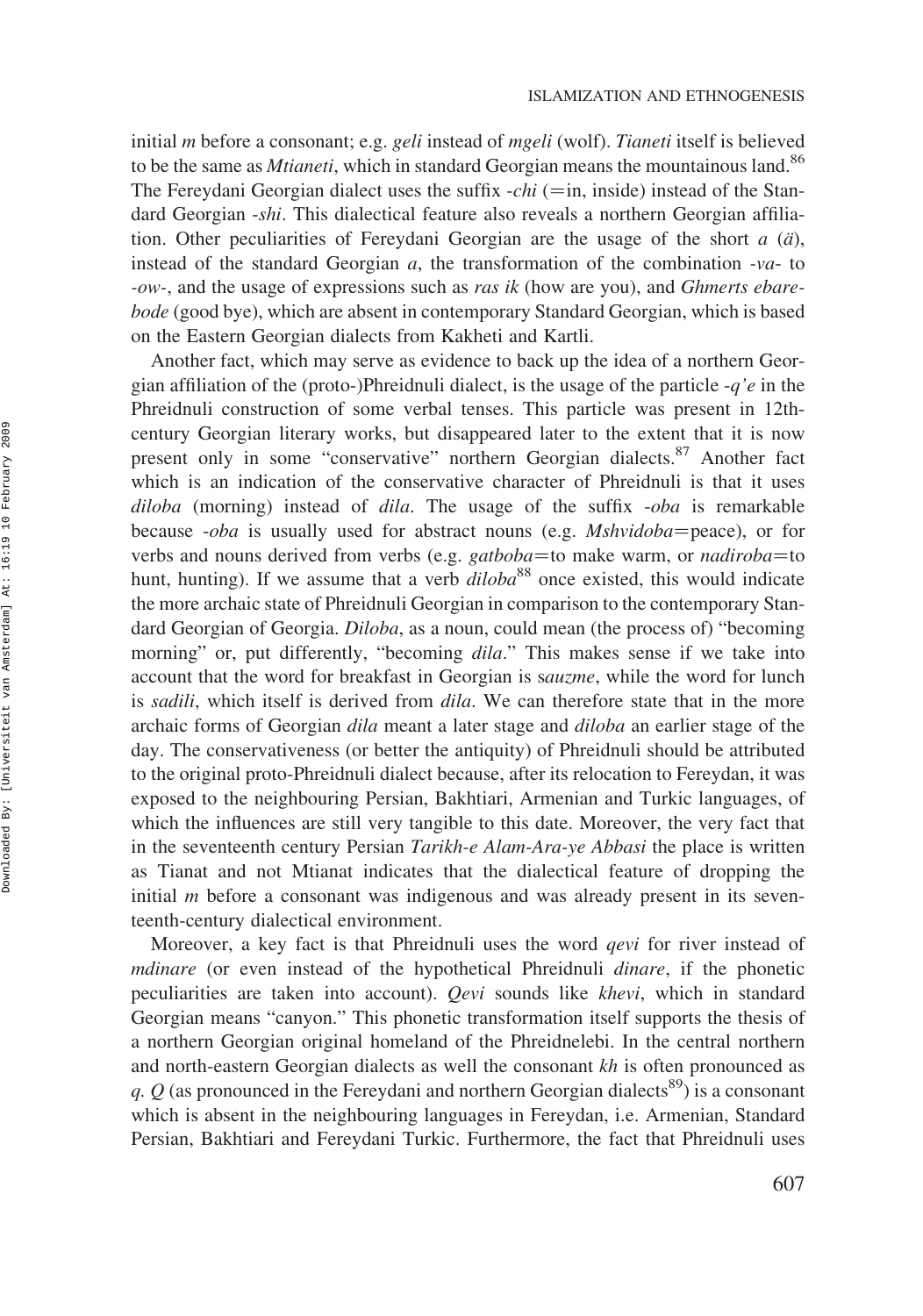a word for river, which in standard Georgian means canyon, supports the view that the original homeland of proto-Phreidnelebi (i.e. the Fereydani Georgians' ancestors) should be sought in the mountainous northern parts of Georgia, rather than in the flatter (southern) Kartli and Kakheti, where major rivers such as Kura, Alazani, and Iori flow. The above-mentioned facts mean that we have every reason to assume that the location of proto-Phreidnelebi ought to be in the area occupied by people who spoke northern Georgian dialects, which were already more conservative in the seventeenth century.

### The Story Told by the Fereydani Georgian Toponyms

What (other) lessons can be learnt from geography? The toponyms of Georgian towns and villages might tell us something about the original homeland of the Fereydani Georgians' ancestors and the history of their settlement. This paper discusses the toponyms which can be reconstructed as meaningful words in Georgian, or which could be a namesake of other toponyms in Georgia. It should be noted that many Georgian towns and villages have toponyms which are not Georgian or cannot be reconstructed to form a Georgian, e.g. *Dashkasan*, and *Darband*.<sup>90</sup> On the other hand, there are towns and villages which are not inhabited by (self-aware) Georgians but which do have Georgian toponyms or their names can be reconstructed to form a meaningful word in Georgian. These latter toponyms are discussed only if their reconstruction to form Georgian words results in more satisfactory results than words in other local languages. Conclusions will be drawn after having discussed all these toponyms.

There are many other Georgian towns and villages in Fereydan whose toponyms could be related to a place in the Caucasus. Akhore, the former name of Fereydunshahr, resembles the name of the River *Akhurian* on the shores of which is located the old deserted town of Ani, on the border between modern-day Armenia and Turkey. There are, however, good Persian etymological explanations for Akhore as well. Many locals believe, or speculate, that it is derived from the Persian words Akhare  $(=$ the last point), or  $A(b)$ khore (=where there is drinking water). It can also be linked to Khorre (or Farre), which means divine blessing. Fereydunshahr was previously called Mart'q'opi by Georgians from Buin-Miandasht. Mart'q'opi is a town in southern Lower Kartli (Kvemo Kartli) in Georgia. On the other hand, it is unknown to the Georgians from Fereydunshahr itself. Fereydunshahr is called *Sopel-i* (=village in Georgian) by the inhabitants of Fereydunshahr and the villages around it. There are many hills and farms on the outskirts of Fereydunshahr which have Georgian names, e.g. Chuguli and Nakereli. These names are, however, locally given designations and do not necessarily refer to any hypothetical namesakes in the Caucasus.

The toponym Sibak is related to *apple*. Sib means apple in Persian, and hence Sibak means little apple. Sibak seems to be inspired by *Vashlovani*, the older name of this village, which means apple garden. Vashlovani is the name of a park and nature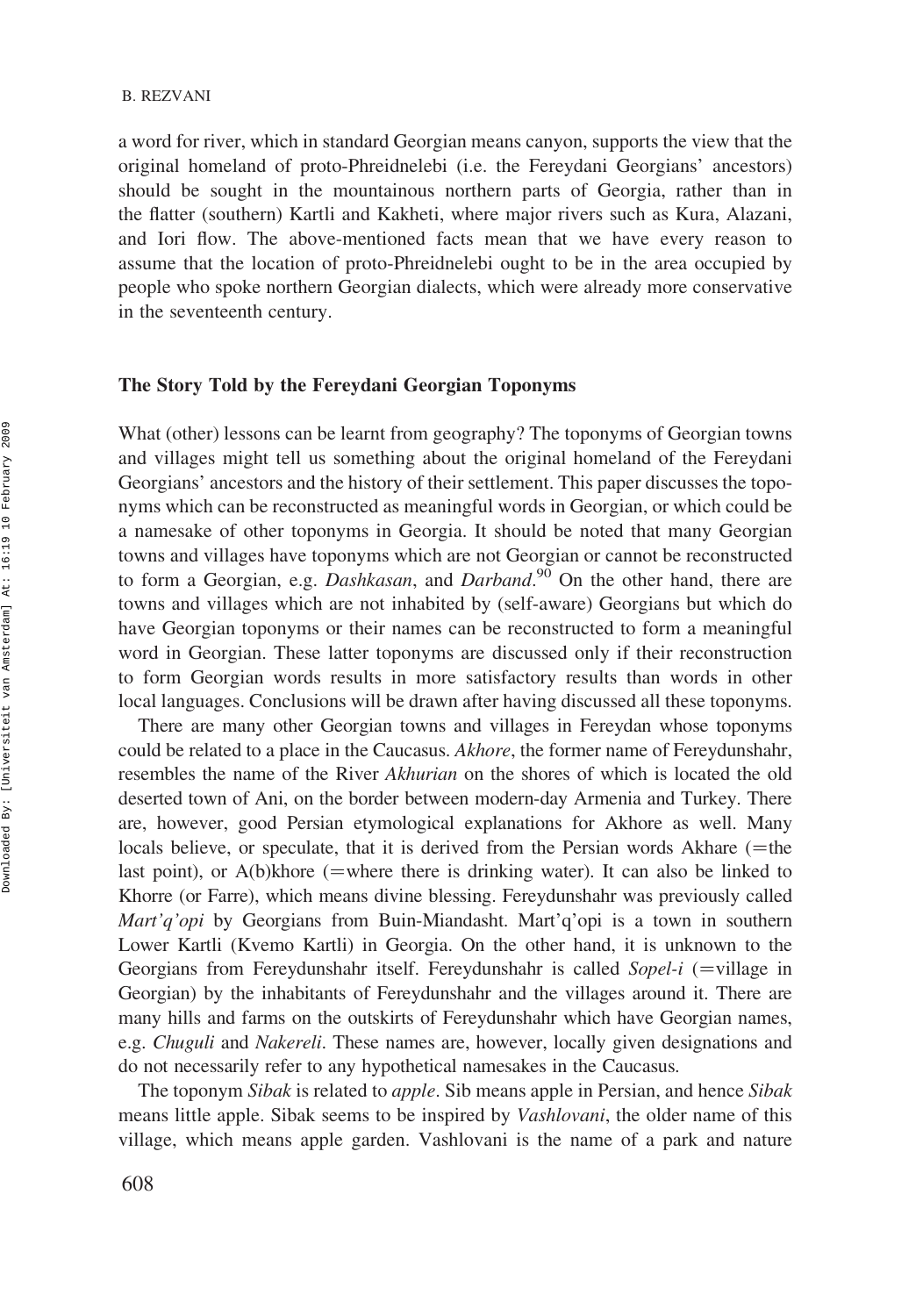reserve in central eastern Georgia. This toponym may be inspired by Vashlovani Park in Georgia but it may also be a name, given by the locals, that refers to the apple gardens there. According to the locals, the village of Choghurti (also called Choghruti by the locals) used to be called Choghur(i)-ta, $91$  which apparently means (or meant) the low mountain in the local Georgian dialect.<sup>92</sup> The Fereydani Georgian word ta is equivalent to the standard Georgian word *mta*, and means mountain. In the local dialect, choghuri is translated as low or deep. Choghuri is probably related to the standard Georgian *chaq'ra* ( $=$  to pour, *chaq'ara* $=$ he poured into). Indeed, if one looks at the mountain, it seems as if the houses are pouring down over it. Another good explanation is that it is named after *Chughureti*, an old neighbourhood of Tbilisi. Similarly, the village *Aghche* could be named after an old castle in Georgia,  $^{93}$  somewhere along the way from Tbilisi to Mazandaran.<sup>94</sup> Indeed, there is still a village in the Kartli region of Georgia which is/was called Aghchak'ala or Aghchas Tsikhe.<sup>95</sup>

Some Georgian villages with Georgian toponyms, such as Jagh Jagh (also pronounced as Jegh Jegh), seem to have names which are not namesakes of any other places in Georgia and are given by the locals. There are many etymological explanations for this particular toponym. It may be derived from the Georgian  $Jogi$  (=herd in Georgian), or *Jikhvi* ( $=$ mountain goat in Georgian), an animal that could be found in this area. Another possible explanation is that it is related to *Jojokh-et-i* ( $=$ hell or purgatory in Georgian). One plausible good explanation is that it comes from  $Jaq'$ - $Jaq'$ -i, which in colloquial Georgian of Georgia means shaky and trembling. Although there is no evidence that this village has ever been hit by an earthquake, earthquakes are quite common in these mountainous areas of Iran. Another possible explanation, which excels among many others, is that it means very fruitless, abortive or idle. The consonant combination jgh- is found in some Georgian words, e.g.  $Jghabna$  (=scribble, and very bad writing and unreadable) and *Jghani* (=old and damaged shoes).<sup>96</sup> The duplex character of the word strengthens the poor quality. This explanation makes sense if we consider the fact that this village is located in a mountainous place, which is not very suitable for large-scale agriculture.

An area in the north-western part of Fereydan is called *Karchembo*. The Georgian village Shahyurdi and some Armenian- and Turkic-speaking villages are located in this area. The aforementioned village of Zarne is also located on the outskirts of this area. This toponym includes the root  $Kar(t)$ , which is a designation of Georgian ethnicity.<sup>97</sup> This toponym can best be explained as a corruption, or better an aggregation, of Kart-Chem-o, or Kart-Chem-oba, which means, respectively, my Georgian (in the vocative case) and my Georgianness. As in the Fereydani Georgian selfdesignation of Chem-Dzowli, Chem- is used as a primordial labelling and refers to one's own group. Therefore this word can be translated as "our (type) of Georgians," which might refer to the local Georgians. Many villages in this area have toponyms that can best be explained in Georgian alone. The village of Baltaq (also pronounced as Baltakh) could be a derivation from Bal-ta Khe (=cherry tree in Georgian); Bal-ta is the plural genitive case of *Bal-i* (=cherry in Georgian) and *khe* (=tree in Georgian).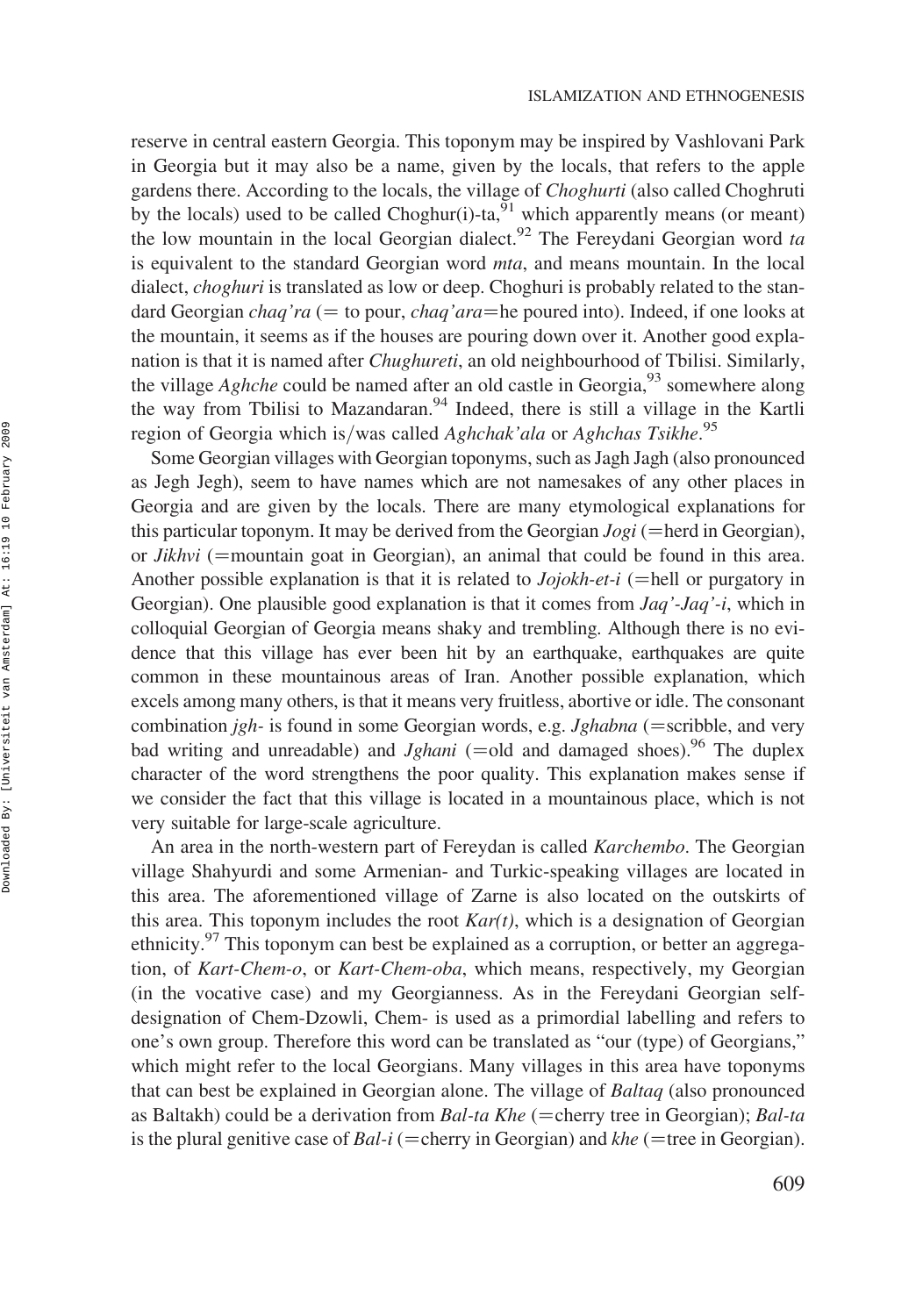It can be also derived from Bal-tq'e (=cherry forest in Georgian); from Bal- $i$  (=cherry in Georgian) and  $Tq'e$  (=forest in Georgian). It may also have been Bal-ta Q'evi  $($ =the canyon of cherries in Georgian) and may have been named after a corresponding village in Georgia, namely *Balebis Khevi*—a village located en route between Tbilisi and Tianeti. Bal-ta is the archaic form of Bal-eb-is, and Khev-i in Standard Georgian is virtually the same word as  $O'ev-i$  in Fereydani Georgian. Indeed, realizing that the Georgian version of this name is Baltaqi, the latter explanation seems to be the most convincing one. Aznavole (also pronounced as Aznavule and Aznaule) most likely refers to Aznauri (the Georgian noble class), or to Aznavor (the Armenian noble class). Nevertheless, its similarity to the Georgian word Aznaveli (related to or originating from the nobility)<sup>98</sup> is yet another reason to accept that this village has Georgian origins. In addition, this toponym shows similarities with a town in Georgia called Znauri. Znauri is located in Samachablo (present-day South Ossetia in northern Georgia), near Gori. As stated above, according to the Tarikh-e Alam-*Ara-ye Abbasi*<sup>99</sup> there were many Azanauri (nobility) and upper class people among those northern Georgians who could be regarded as the ancestors of Fereydani Georgians. Another toponym in Fereydan, associated with northern parts of Georgia is Racha.100 Racha is (now) a non-Georgian-speaking village to the west of the Georgian-speaking area in Fereydan. Similarly, Racha (Rach'a in Standard Georgian pronunciation) is the name of a region in northern Georgia, to the west of the region that this paper argues is the Fereydani Georgians' ancestral homeland.

Another toponym, which can be explained in Georgian, is Beltije. Beltije could be derived from *Balet-chi* ( $=$ in the land of cherries in Georgian). Bal-eti means the land of cherries, and -chi (shi in standard Georgian=in or inside in Georgian). Although less convincing, Beltije could also be a corruption of  $Bel-t'uchi$  (=young bear's lip, or a young bear-like lip), from Bel-i (=young bear in Georgian) and T'uchi (=lip in Georgian). Indeed, there are numerous bears in Karchembo. In Bakhtiari the vowel  $u$  is often pronounces as  $i$ . As this village is close to Bakhtiari areas, a Bakhtiari impact on the transformation of Beltuchi to Beltije is, therefore, very probable. Indeed, the latter explanation referred to above provides a strange meaning, but strange toponyms in this region are not rare. Though not located in Karchembo, Enaluje is also a toponym, for which a meaningful explanation is available only in Georgian. Enaluje is most probably a corruption of *Ena Lurji* (the blue tongue in Georgian), from *Ena* (=tongue in Georgian) and Lurji (=blue in Georgian). It is not certain whether it refers to a cattle disease, a physical geographical feature or to something else. It is possible that these toponyms refer to the (nick)names of certain tribes, clans or genealogical lineages. The fact remains, however, that it is very difficult and almost impossible to provide etymological explanations of these toponyms in other languages.

Towreli is an older name for Miandasht, which is one of the two constituent parts of the Georgian town of Buin-Miandasht. Two toponyms exist in Georgia which could provide a very plausible explanation for Towreli. There is an area called Tori in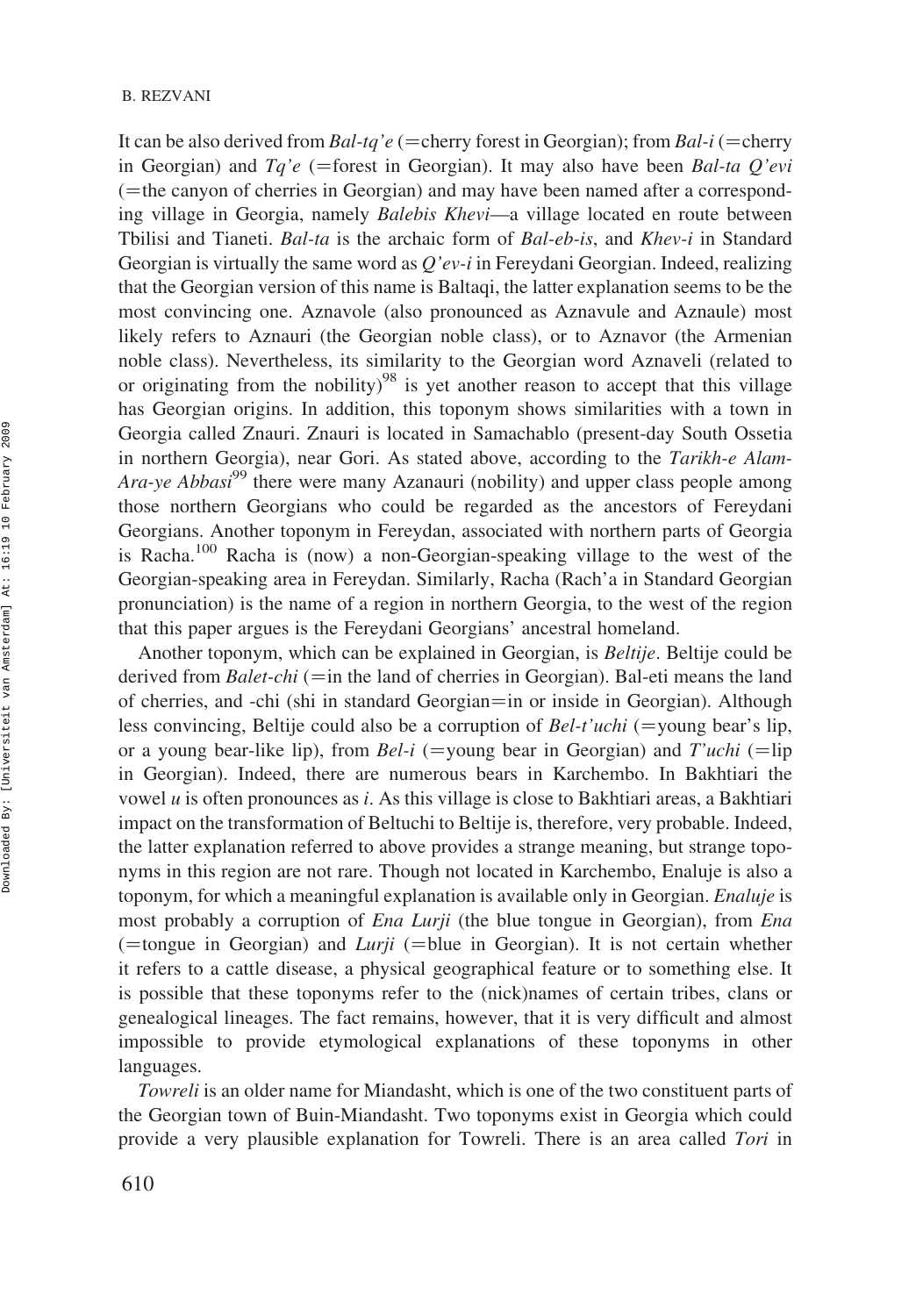Meskheti or rather the contemporary region of Samtskhe in south-western Georgia near the border with Turkey. Tor(i)eli would then mean someone from Tori. There is also a town which was called *Tora* somewhere to the north of Tbilisi, near Tianeti and the aforementioned Balebis Khevi. Tor(a)eli would then mean someone from Tora. These etymological explanations make sense if we assume that the final Georgian a tends to be pronounced as the long (Persian) final  $e$ , and also that the w in Towreli is an unstable one. A (not very popular) local explanation is that Towreli is related to the Phreidnuli word *towre* and the Standard Georgian word *mtvare*, both of which mean moon. This part of Iran is part of the historic Media. Media is called Mad in Persian, for which the word Mah is often used as well, which means moon in Persian. It is therefore possible, but not very probable, that Towre in these toponyms is a mistranslation of Media. This association with media and its mistranslation is not very probable because there is no evidence of the existence of an older Persian toponym containing mah for this town.

Towreli can also be reconstructed as Mtavari in Standard Georgian. Mtavari means "main," i.e. "the most important of the many." This is indeed very possible and is supported by the (non-Fereydunshahri) oral tradition which states that the first Georgian settlements were established in this area. Mtavari also meant prince in old Georgia. This indication of a possible aristocratic origin of Towreli can be supported and enhanced by its proximity to the aforementioned villages of Aznavele and Shahyurdi (from the Turkic Shah-Yurdu=royal camp), and its relative proximity to the Imamzadeh shrine near Fereydunshahr called Taj-Ali (=Crown Ali or the Royal Ali).<sup>101</sup> Shahyurdi was and still is called Shaurdi by local Georgians. Shaurdi may also be a corruption of Sha(h)-ur-eti (which roughly means royal land, the land of those who relate to the shah). These facts are also in accordance with (and support) the idea of Fereydani Georgians having aristocratic origins. Nevertheless, some caution is called for. The association of *Mtavari* with "princely" or "royal" may be problematic because, as mentioned above, Mtavari also means "main," and hence a "central place," and this may be its actual meaning. Buin, the other constituting part of Buin-Miandasht, means a main or central place in Persian. If we assume that Buin's original name was Towri (the Fereydani Georgian version of Mtavari), then it is logical that the adjacent town is called Towreli. Towreli means (those) from Towri. It makes sense to assume that Towri (Buin) has been the centre of lower Fereydan, and the population of Towreli (Miandasht) has migrated to Minadasht from Buin. On the other hand, Buin (= centre in Persian) could itself be a mistranslation of Mtavari (princedom). The two explanations do not exclude each other, because the upper class towns in imperial Iran have usually been the regional centres too. As mentioned above, according to oral tradition Fereydani Georgians' ancestors were located in Abbas Abad, an affluent aristocratic neighbourhood of Esfahan. The assumptions that the toponyms Towreli and Buin are related to Mtavari as centre and hence were the (administrative) centres of this part of Fereydan, and that they are related to Mtavari as princedom, support the theory that the ancestors of Fereydani Georgians belonged to the upper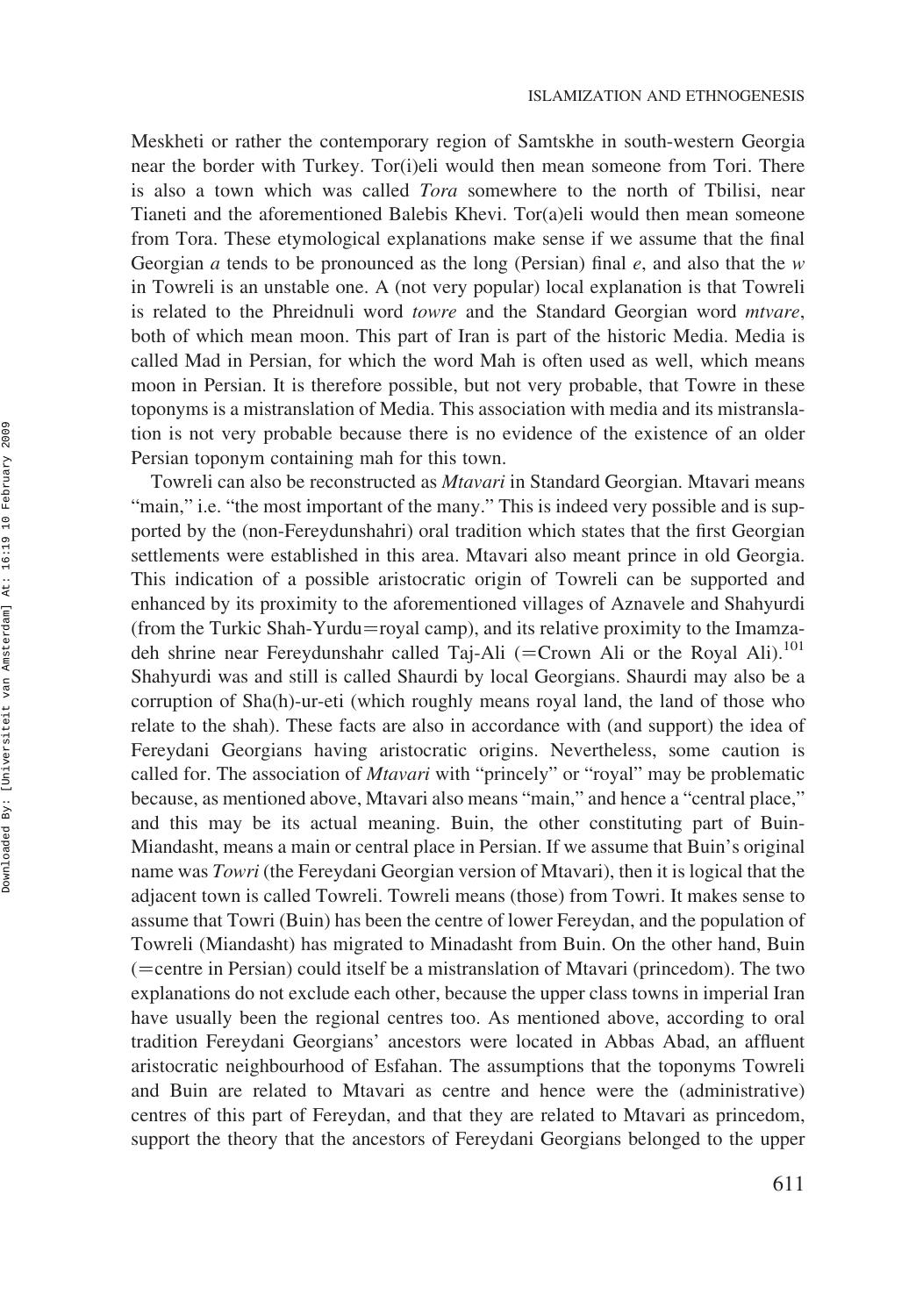social classes. The analysis of toponyms reveals interesting facts. Two conclusions are relevant for the scope of this study. Although the analysis is generally unclear about the ancestral homeland, it tends to support the hypothesis that it should be sought somewhere in northern Georgia to the north of Tbilisi and Gori and to the east of Rach'a. Indeed, the toponyms that are named after a place in the Caucasus in general, and Georgia in particular, are not geographically very close to each other. It is therefore not logical to attribute the Fereydani Georgians' origins to such a large area that covers all those places. Yet the analysis of (nearly) homonymous toponyms in Fereydan and Georgia is very illuminative (as well as suggestive), because many toponyms are identical or similar to toponyms in the northern part of Georgia, the place which this paper argues is the Fereydani Georgians' ancestral homeland. Two toponyms are very suggestive in this regard. As stated above, Fereydunshahr was previously called Mart'q'opi by Georgians from Buin and Miandasht. Remarkably Fereydunshahr is located to the southeast of Buin and Miandasht (the hypothetical centre of the Georgian Fereydan in the seventeenth century), and Mart'q'opi in Georgia is located to the south-east of the northern Georgian areas, which in this paper is discussed to be the original homeland of Fereydani Georgians' ancestors. In addition, the existence of a village called Racha in Fereydan, to the west of the Georgian-speaking area, possibly means that Fereydani Georgians were conscious of the northern location of the ancestral homeland of past generations.

Another conclusion which could be drawn from the toponyms is that the Fereydani Georgians' ancestors belonged to the noble upper classes. This conclusion is in accordance with the Fereydani Georgian oral tradition that states that the Fereydani Georgians originally settled in the aristocratic Esfahani neighbourhood of Abbas Abad. This makes a Shi'ite Moslem origin prior to their settlement very plausible. These conclusions are consistent with the theory of Fereydani Georgians' ancestors being from the upper classes of northern Georgia based on the aforementioned passage in Tarikh-e Alam-Ara-ye Abbasi<sup>102</sup> which deals with the Fereydani Georgians' ancestors.

## The Story Told by Fereydani Georgian Family Names

Most Fereydani family names end in -ani and most are also similar to family names which are found in Georgia and which end in -shvili, e.g. Sepiashvili and Sepiani, Gugushvili and Gugunani, Khutsishvili and Khudsiani, etc. As Kakhetian and Kartlian family names traditionally end with -shvili, one could assume that the family names support the theory of Fereydani Georgians' Kakhetian and Kartlian origins. There are, however, some Fereydani Georgian family names that do not end in -ani and these can be reconstructed to form a Georgian family name ending in -dze. Examples are Tavazoi (and Tavazohi), which can be reconstructed as Tavadze,<sup>103</sup> and Onikazi, which can be reconstructed as Onikadze.<sup>104</sup> It is also possible that this name is a corruption of Enukidze, a common family name in Georgia. Tavadze means literally the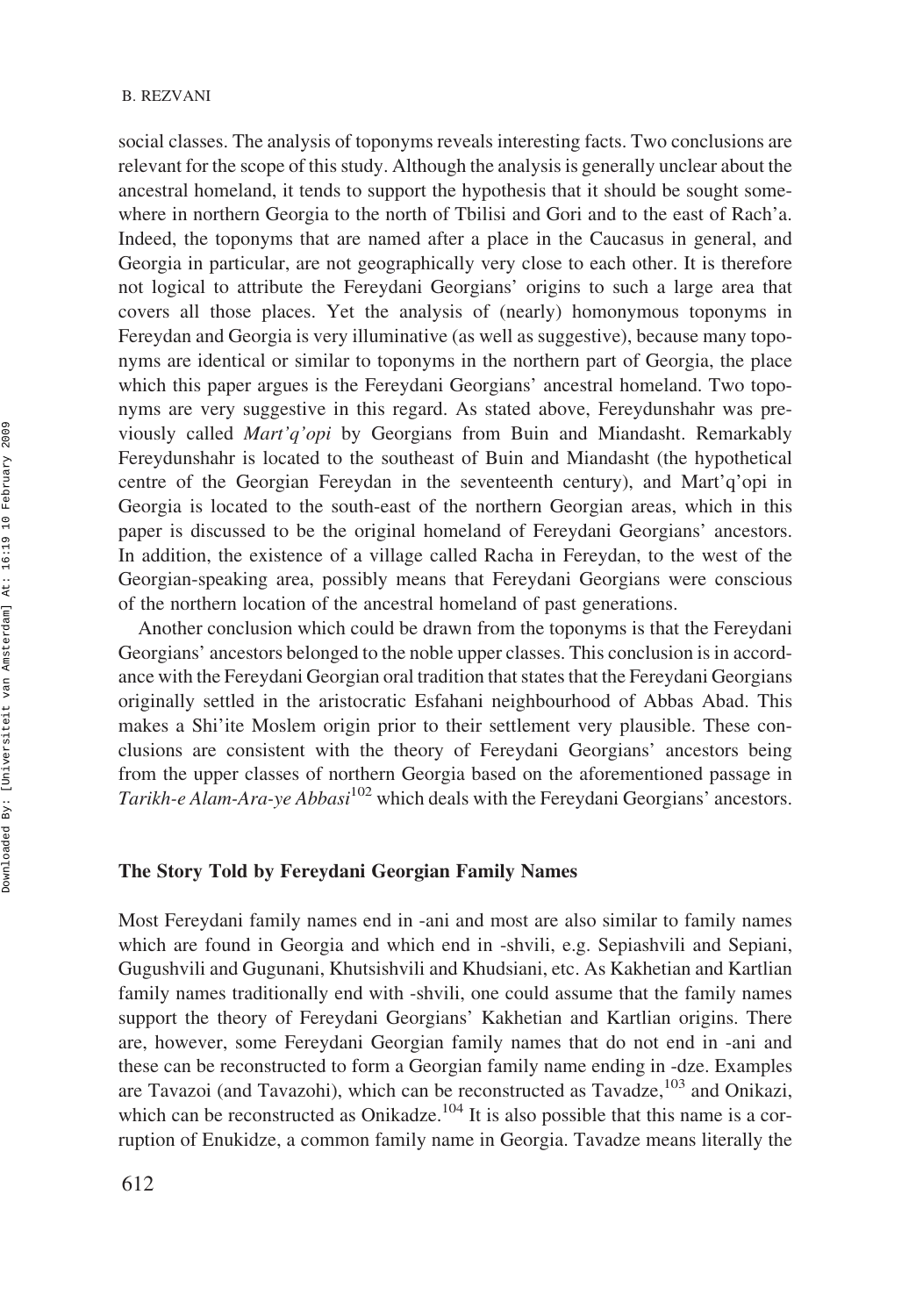offspring of head (i.e. a noble or a prince). The existence of such a family name among Fereydani Georgians is indicative of the upper social class origins of their ancestors.

Although it is hypothetical that -dze and -shvili have been used interchangeably in the past as suffixes for family names, the reconstruction of many family names to those ending in -shvili is not possible. In addition to the aforementioned Onikazi, and Tavazo, Lomidani is another family name which can be reconstructed only to form a family name that ends in -dze. In Lomidani the d of -dze is still preserved and therefore we cannot assume that Lomidani was ever Lomishvili. Aside from the western part of Georgia, family names ending in -dze are found in the north(east)ern part of Georgia.

An interesting fact is the existence of the family name Ioseliani among Fereydani Georgian family names. This family name is found in Rach'a, a region in northern Georgia to the west of Samachablo (contemporary South Ossetia). Another interesting fact is the existence of the family name Mirmanani in Fereydan, which the elderly tend to pronounce as Mirmananti. Like Ossetian family names, this family name ends in -ti (a plural suffix in Ossetian). The existence of a Rach'uli (i.e. from Rach'a) family name among Fereydani Georgians indicates that their ancestors must have been from an area which might have included Rach'a or bordered it. The analysis of family names makes it highly improbable that the Fereydani Georgians' ancestors originated in south-eastern Georgia and supports the alternative theory that they originated in northern Georgia.

#### Conclusion and Final Remarks

The pieces of evidence and the conclusions drawn from facts offered in this paper show that the assertions that the ancestors of Fereydani Georgians were from southern or south-eastern parts of Georgia, and that they were forcefully Islamized in Fereydan, are not based on solid facts. Those assertions can be contested by serious arguments and facts and therefore should at least be modified if not rejected.<sup>105</sup> Relying on more solid facts and evidence, the conclusion could be drawn that most probably the ancestors of Fereydani Georgians were likely to have been from northern parts of Georgia, that they were Shi'ite Moslems prior to their settlement in Fereydan, and that they were from the upper social classes.<sup>106</sup>

Indeed, Eskandar Beyg Monshi's passage on the Islamization of Georgians of Erzad and Tianat is in accordance with a significant body of evidence "on the ground." The dialectical features, family names, toponyms, the Fereydani Georgian oral history and, not to forget, the rationale behind the Georgian settlement in Fereydan all support the often neglected passage in Tarikh-e Alam-Ara-ye Abbasi.

The contemporary area of Fereydan is a mainly rural region and its (assumed) aristocratic past has been lost in the depths of time. The very geographic isolation which naturally protected Fereydan, and hence enabled its inhabitants to maintain its identity,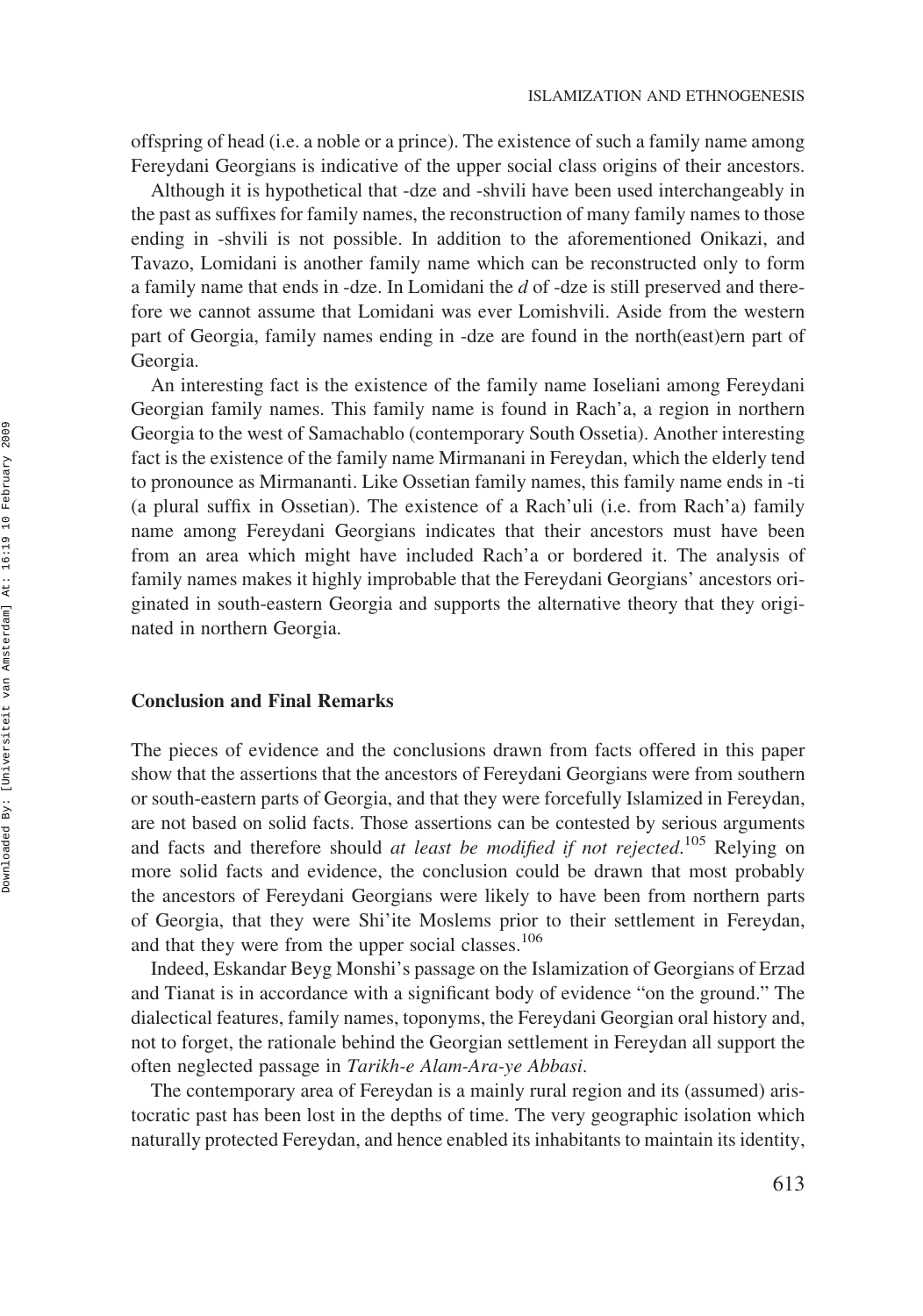is now more of a curse than a blessing. Many (young) Fereydani Georgians have migrated to the larger Iranian cities in order to make a living. This migration might inevitably lead to a loss of Fereydani Georgian identity.

Recent developments in communication technology are not necessarily having a negative effect on maintaining the Fereydani identity. Indeed, such developments may have a positive effect in the sense that they enable the dissemination of Fereydani Georgian identity among Fereydani Georgians all over Iran and worldwide. The independence of Georgia plays a role in this respect. Before the collapse of the Soviet Union, the contacts between Iran and Georgia were problematic or nearly impossible (due to the fear of communism on the part of the Iranian regimes). Contacts between Fereydani Georgians and Georgians of Georgia (and Turkey) may enhance both the Georgian identity in general and the Fereydani Georgian identity in particular. It is unlikely that Fereydani Georgians would adopt a Caucasian Georgian identity. As the Fereydani Georgians are Shi'ite Moslems, contacts between them and Georgians of Turkey (Sunni Moslems) and Georgia (predominantly Orthodox Christians) would accentuate their unique identity.

The prospects for maintaining Fereydani Georgian identity are fairly good. The region is endowed with a wide range of natural attractions which could attract echo-tourism, and by this generate a source of income for the region. Moreover, the Georgian culture of Fereydan could be attractive to tourists and could generate income.<sup>107</sup> Considering the facts on the ground, it is unlikely that the Georgian language and traditions will disappear in Fereydan in the near future. The maintenance of the Fereydani Georgian identity, itself means that the Fereydani Georgian language, and (oral) traditions, remain available as sources for and subjects of further research.

#### **NOTES**

- 1. This paper was presented at the ASN 2007 World Convention, 12–14 April 2007, Columbia University, New York, 14 April 2007.
- 2. The Fereydani Georgian region is known as one of the least criminalized regions in Iran. Rahimi sees a clear relationship between this fact and the preservation of local moral values. See Rahimi, Gorjiha-ye Iran, 15.
- 3. An Ostan is an Iranian first-order administrative territorial unit.
- 4. Based on numerous Georgian and Iranian sources, Muliani estimates the number of Georgians that (were) moved to Iran during the Safavid until the Qajar periods (the sixteenth to nineteenth centuries, with a peak during the seventeenth and eighteenth centuries), to be 240,000–297,000. See Said Muliani. Jaygah-e Gorjiha dar Tarikh va Farhang va Tamaddon-e Iran, 203–04.
- 5. These estimations are based on the information and official statistics offered by Mr. Mohammad Gugunani at the Fereydan's farmandari office in Daran (summer 2000). The number of Georgians (in 1998) could be estimated, at (over) 22,000 in the sub-unit (Bakhsh) of Buin-Miandasht (total population 33,257). Georgians comprise approximately 90% of Shahrestan of Fereydunshahr (total population 44,177 in 1996),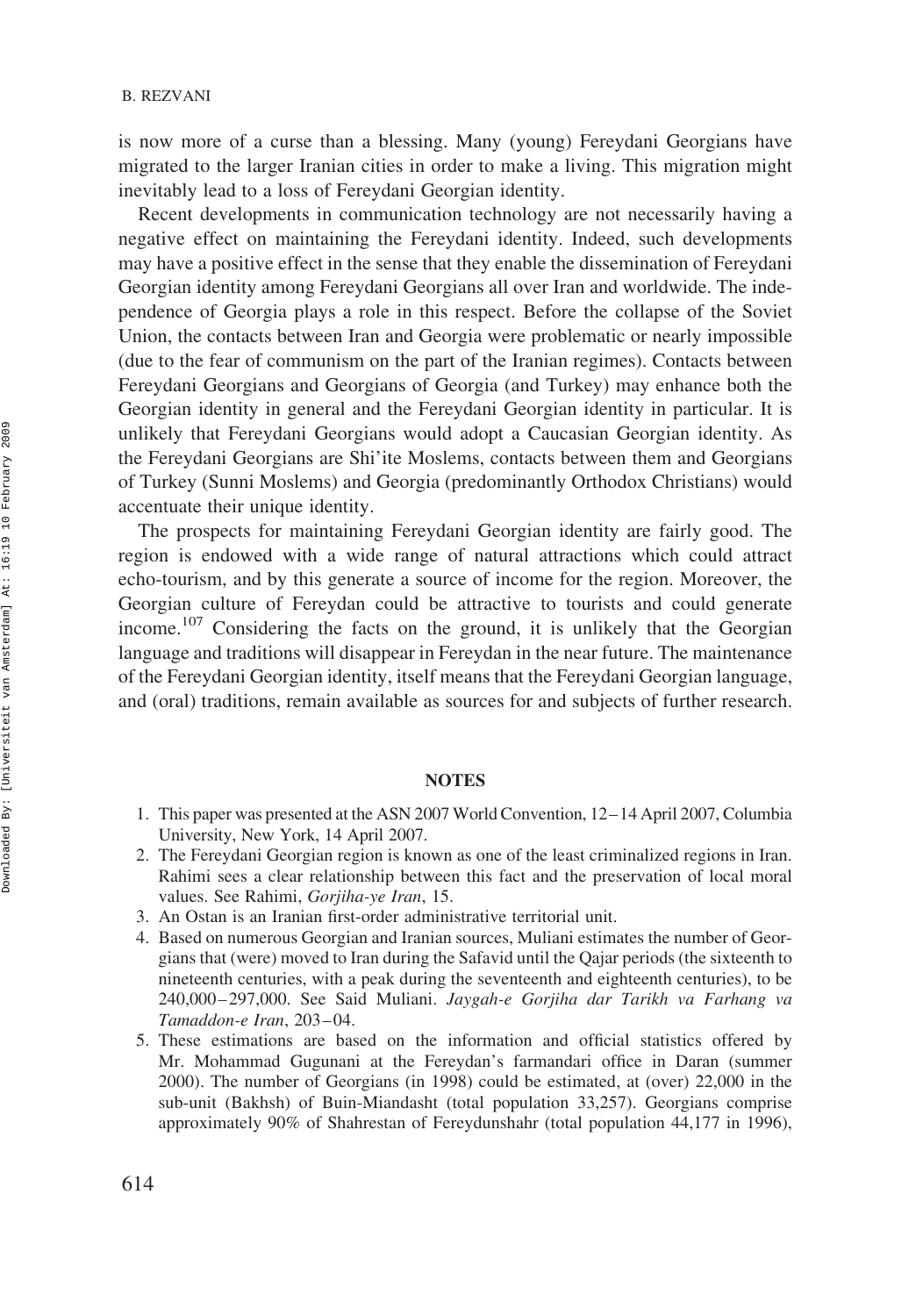i.e. more than 39,000. These numbers include the number of Fereydani Georgians who do not speak Georgian as their first language (any more).

- 6. Many locals/experts found this estimation an exaggerated one, but many others agreed with it. Although there are no official statistics, given the fact that there have been waves of emigration from Fereydan to the large cities in Iran, this estimation is not necessarily an exaggerated one.
- 7. Although there has been large-scale Georgian migration since the twentieth century to Iran's largest cities, notably Esfahan and Tehran, the migrants have not abandoned their Fereydani homeland. Only a few Georgians left for Georgia in the 1970s because of mainly economic reasons. According to Mr. Mohammad Gugunani of the Governorate of Fereydan, fewer than 1,000 Fereydani Georgians left for Georgia and most of them returned immediately or some time later. Even those few who migrated to Georgia and did not return still preserve a sense of Iranianness, and maintain contacts with their community in Fereydan. According to Sepiani, the numbers have been even more modest. He estimates that only 18 families having emigrated to Georgia, of which 15 were poor peasant families. Sepiani, like Rahimi and Muliani, is a Fereydani Georgian and has reliable "insider information" at his disposal. See Sepiani. Iranian-e Gorji, 127. This is in sharp contrast to the case of Armenians who were settled in the region in the same period and under similar conditions. In Iran, in 1856, only the region of West Azerbaijan had a larger Armenian population than the region of Esfahan. Within the region of Esfahan, Fereydan—with its 21 Armenian villages—was still one of the largest, if not the largest, rural Iranian Armenian centre. Hovian. Armanian-e Iran, 210. Although, according to the locals, many Armenians left the region after the Second World War and before the Islamic Revolution (and moved to the Iranian cities but also foreign countries, including Armenia), in 1979 Sepiani (the same source) counts 17 Armenian villages and one mixed Armenian/Turkic-speaking village in Fereydan. Although the emigration from Fereydan has been steady, some villages, notably Zarne and Khoygan, are still important for Iranian Armenians due to the presence of important Armenian churches there, and it is unlikely that they will become totally deserted.
- 8. Quoted from an article, by Fereydani Georgians, about the Fereydani Georgians: "Ghowmi Gomnam ba Tarikhi Derakhshan" [An Unknown Ethnic Group with a Bright History], included as an appendix to Muliani, Jaygah-e Gorjiha dar Tarikh va Farhang va Tamaddon-e Iran.
- 9. This Persian text is also available online as "Ghowm-e Gorji" [The Georgian Group], the web log of "Gorjian-e Iran dar Tarikh" [The Georgians of Iran in the Course of History], 2005; 23-9-1384, available at http://www.kartvelebi.blogsky.com/?PostID=120 (accessed 2 February 2007).
- 10. The website of Persian Historical Documents, preserved at the K. Kekelidze Institute of Manuscripts of the Georgian Academy of Science, Iranian–Georgian Relations in the 16th–19th Centuries, http://www.persian-doc.org.ge/relations.html (accessed 16 March 2007).
- 11. See, for example, Amir-Ahmadian, Gorjestan dar Gozar-e Tarikh, 86.
- 12. See, for example, Muliani, Jaygah-e Gorjiha dar Tarikh va Farhang va Tamaddon-e Iran, 240.
- 13. Hitchins, "History of Iranian–Georgian Relations," 264–70. Also available online at http://www.iranica.com/articles/v10f5/v10f504b.html (accessed 16 March 2007).
- 14. He refers here to Berdzenishvili et al., Istoriya Gruzii, 358.
- 15. He refers here to Oberling "Georgians and Circassians in Iran," 128–43 and to Sharashenidze, Akhali masalebi pereidneli kartvelebis shesakheb.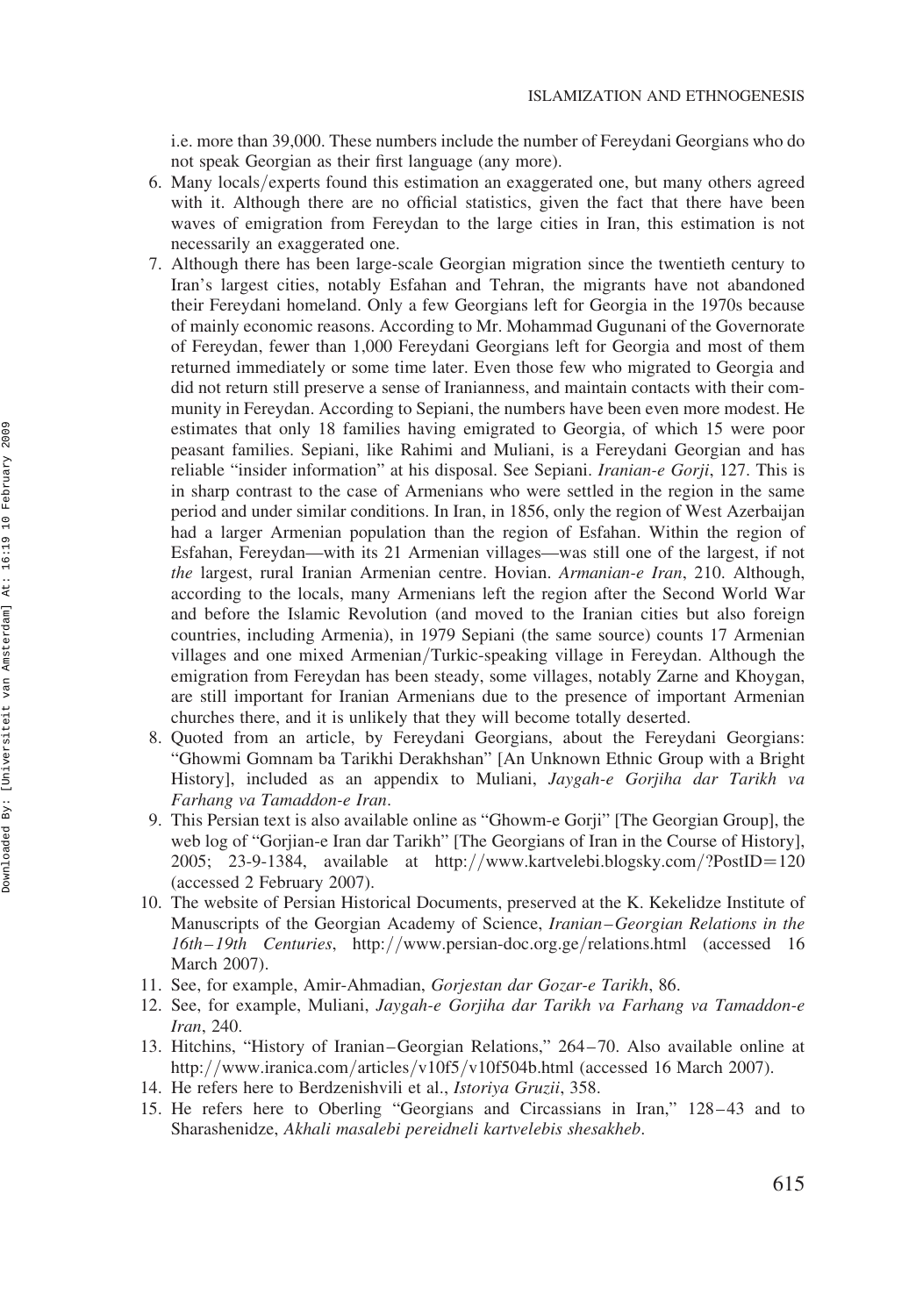- 16. The Arabic-based Persian alphabet causes some ambiguity, mainly with regard to vowels, and there were, therefore, many versions of pronunciations of the same words.
- 17. The website "Phereidani, P'at'ara Sakartvelo" was launched in and is operated from Georgia. Nevertheless, this does not mean that it operates as a propaganda machine in order to assimilate the Fereydani Georgians into Christian Georgians. The initiative was motivated by sheer interest in this community, and the whole website is a non-political one and is not intended to undermine the Fereydani Georgian identity. In fact, a few Fereydani Georgians from Iran actively cooperate with this website (http:// fereidani.site.ge).
- 18. This claim is based on a passage in *Tarikh-e Alam-Ara-ye Abbasi*, written by Eskandar Beyg Monshi, the Safavid court historian in the seventeenth century. See Eskandar Beyg Monshi, Tarikh-e Alam-Ara-ye Abbasi, 1588–89, vol. 2. As it can also be read in this paper, such a claim based on this passage can be challenged. In addition, there are no signs of Christianity existing among the Fereydani Georgians today, nor has any evidence or "hard" historical indications been found that a Christian Georgian community once existed in Fereydan. A more detailed discussion is included in this paper.
- 19. M. M. Esfahani is referred to in Rahimi, Gorjiha-ye Iran, 10. The original source is Esfahani, Nesf-e Jahan Fi Tarif-e Esfahan. An older published version is Esfahani, Nesf-e Jahan Fi Tarif-e Esfahan, edited by M. Sotudeh.
- 20. In the Shi'ite vocabulary, unlike that of many Western societies, Imam does not mean an Islamic cleric. In Shi'ite Islam an Imam is a saint appointed directly by God to lead the Shi'ite believers.
- 21. For a full description of Fereydani Georgian religious traditions and rituals see Sepiani, Iranian-e Gorji, 144–53, 194–98.
- 22. Dijkink has discussed the influence of peak experiences on the national orientation of different peoples both regarding their own identity and regarding the outside world. As national identity is not the only source of identity in multi-ethnic identities, it is apt to assume that historical peak experiences at an ethnic and regional level do matter in the (representation) of identity and sources of pride and pain at the corresponding levels. For a more elaborate discussion of this concept see Dijkink, National Identity and Geopolitical Visions.
- 23. Written references to these events are rare. Rahimi therefore relied on the oral traditions of elderly individuals, especially on Gholam-Ali Ioseliani, who was more than 90 years old at the time. I was told the same when I interviewed the Fereydani Georgian elderly. Even the elderly, who were illiterate and were therefore unable to read Rahimi's book, narrate these events (more or less) in the same fashion as they are written by Rahimi. For a more elaborate description of both events see Rahimi, Gorjiha-ye Iran, 24–45.
- 24. Ibid., 31.
- 25. It should be noted that the arguments and statements in this paper are only used for a description of a discrepancy in the historical convictions and facts. The scope of this paper does not cover showing that the Georgians of Georgia disrespect the Shi'ite Moslem Fereydani Georgians. In fact they do respect the Fereydani Georgians as ethnic kin.
- 26. See, for example, Suny, The Making of the Georgian Nation, 51; Amir-Ahmadian, Gorjestan dar Gozar-e Tarikh, 86–87.
- 27. I interviewed (at least) 38 Georgians (both academicians and ordinary people) from Georgia (from 1998 until 2007). All of them stated that the ancestors of the Fereydani Georgians were Kakhetians. Five people referred to south-eastern Kartli and three referred to Kartli (in general). Only one person referred to Gare-Kakheti (the Outer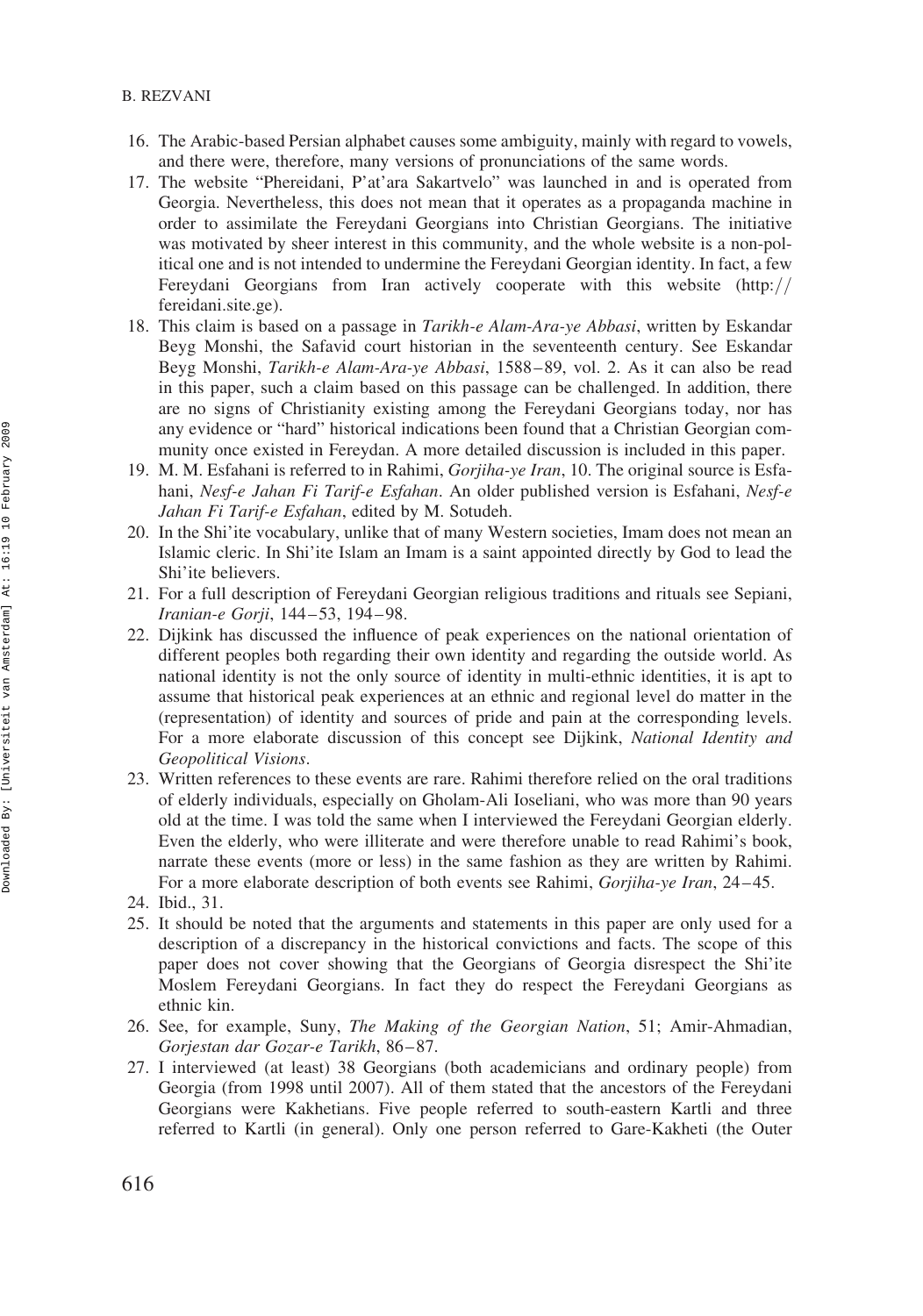Kakheti) as the possible homeland, without concretizing the location of Gare-Kakheti. Of these, all believed that the Fereydani Georgians' ancestors were forcefully Islamized in Iran, 21 believed that they underwent harsh treatment and were enslaved and seven people stated that they had to re-convert to Orthodox Christianity like "true Georgians." They base their argument on the fact that many Georgians were "gholams" of the Iranian Royal Court. Gholam is often (mistakenly) translated as slave. Gholam of the Royal Court, however, is not the same as slave. Although these gholams were loyal, dependent and dependable, they had the opportunities that accompanied upward mobility and were able to progress to important political and military positions. Of course, a deportation, or even a voluntary relocation, is harsh. However, as we will read in this paper, the history of Fereydani Georgians is not characterized by harsh treatment. In fact, the opposite appears to be true.

- 28. Friedman, "Myth, History and Political Identity," 207.
- 29. See, in this regard, Pelkmans, "Religion, Nation and State in Georgia," 249–73.
- 30. Of course, Kakheti's and Kartli's territories might have comprised territories which are not known under these names today. Nevertheless, the (ordinary) Georgians of Georgia believe that Iranian Georgians are from the territory of the contemporary region of Kakheti, and some add the south-eastern Kartli as a possibility too. This paper offers evidence and proof that they are from other parts of Georgia and that they were already Shi'ite Moslems when they arrived in Fereydan.
- 31. According to Muliani, Sheikh Bahai, the Iranian scientist who had planned and engineered Najaf Abad, had himself proposed the Georgian settlement in Najaf Abad. The reason for leaving Najaf Abad was reportedly a conflict between Georgians and other people there. See Muliani, Jaygah-e Gorjiha dar Tarikh va Farhang va Tamaddon-e Iran, 230. It is remarkable that the Fereydani Georgian collective memory still reproduces this event in Najaf Abad. Sepiani (citing Fathollah Ioseliani, one of the Fereydani Georgian elders) even mentions that four locals of Najaf Abad were killed during this conflict. It is remarkable that he refers only to four people and does not want to make the event more sensational by exaggerating the number. See Sepiani, Iranian-e Gorji, 173.
- 32. Sepiani, Iranian-e Gorji, 257.
- 33. Ibid., 246.
- 34. According to Vartan Gregorian the Armenian settlement in Esfahan occurred in the period 1603–1605, and the first Armenian church in Esfahan was built in 1606. See Gregorian. "Minorities of Isfahan," 39–41. According to Hovian, the Armenians settled in Esfahan in 1605 and the first Armenian church in Esfahan was built in 1607. Hovian, Armanian-e Iran, 141–42.
- 35. For more information see "Miras Najaf Abad," the website of the Association of Friends of Najaf Abad's Cultural Heritage (http://www.mirasnjf.com/).
- 36. One famous rumour tells how, for example, the babies of Chigan, which is traditionally an Armenian village, have red cheeks because their parents give them red wine to drink!
- 37. Rahimi, Gorjiha-ye Iran, 16.
- 38. According to many elderly individuals, they were eyewitnesses to the existence of such buildings in their lifetime. Also, many younger locals believe that they have seen rests of gorji-Push in Fereydan.
- 39. "Gorji-p'oshäsh" is mentioned as a type of Fereydani Georgian building, in a conversation between Y. N. Marr, Jr. and a Fereydani Georgian soldier in Esfahan in 1925 (reported by Basil Nikitin). Although the descriptions are poor, it refers most probably to Gorji-Push, the type of building which is discussed in this paper. See Nikitin, "Life and Work of Y. N. Marr, Jun," 284–85. Quoted in Oberling, "Georgians and Circassians in Iran," 131.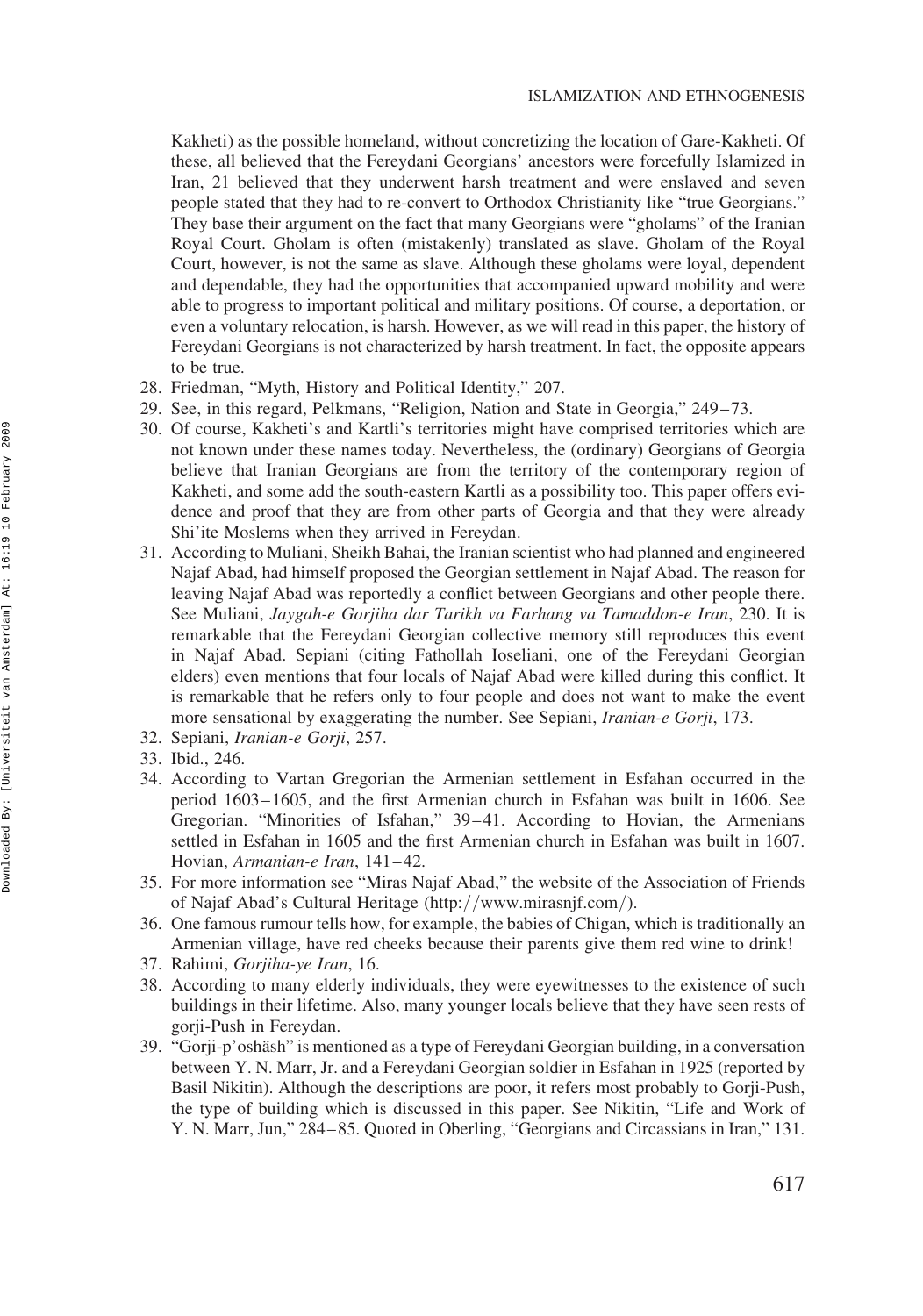- 40. Muliani, Jaygah-e Gorjiha dar Tarikh va Farhang va Tamaddon-e Iran, 238–39.
- 41. Lur often serves as an umbrella ethnonym and refers to a variety of ethnic groups, including the Bakhtiari in the western Iranian highlands.
- 42. Eskandar Beyg Monshi, Tarikh-e Alam-Ara-ye Abbasi, 1588–89, vol. 2.
- 43. Dhimmi, Zimmi or Zemmi refer to the non-Moslem followers of other Abrahamic religions (i.e. Christians and Jews) and Zoroastrians. They are also called the "Ahl-e Ketab," the followers of monotheistic religions that have their own holy books.
- 44. Della Valle, P. Viaggi in Turchia, Persia et India descritti da lui medesimo in 54 lettre famigliari. See also reference list. Pietro Della Valle lived from 1586 to 1652. His "The Travels in Persia" (two parts) were published by his sons after his death. There are Persian translations. See Della Valle, Safarname-ye Pietro Della Valle (Travels of Pietro Della Valle). (Older Persian versions also exist.)
- 45. Chardin, Siahatname-ye Chardin, jelde 4om, 147. The original source is Voyages (de Monsieur le) (du) Chevalier Chardin, en Perse, et autres lieux de l'Orient (published in the seventeenth, eighteenth and nineteenth centuries).
- 46. According to Pietro Della Valle there were Georgians in seventeenth-century Iran who en masse chose to convert to Islam because the shah "had given the migrants some financial assistance, which they were required to pay back. Islamization meant that the obligation to pay back was lifted"). Nevertheless, this does not mean that these Georgians were Fereydani Georgians. Pietro Della Valle's statement is discussed in Sepiani, Iranian-e Gorji, 48.
- 47. Gregorian, "Minorities of Isfahan," 29.
- 48. Rahimi, Gorjiha-ye Iran, 10.
- 49. According to Rahimi, Georgian inscriptions are found in the Armenian churches of "Surp Minas," "Surp Nerses," "Vank" and "Julfa," in Esfahan. Rahimi, Gorjiha-ye Iran, 23. I have personally seen paper documents in Vank, written in the pre-thirteenth-century old-fashioned Georgian alphabet.
- 50. Georgians and Armenians belong to two different "churches," but both are traditionally Orthodox Christians.
- 51. To date the only living (but assimilating) community of Moslem Armenians is that of Hemshinli. Hemshinli is as an Armenian-speaking community in Turkey which is not regarded as Armenian either by the members of the community themselves or the Christian Armenians. Reportedly there were Hemshinli families among the Meskehtians in Georgia, who Stalin deported to Central Asia.
- 52. On his gravestone is written: "the resting place of Jahangir Khan Enagolopians Mamigonian, the minister of industry and armament. Born in 1828, died in 1891." Hovian, Armanian-e Iran, 154.
- 53. Ibid., 379–81.
- 54. Ibid., 370.
- 55. Ibid., Chap. 11.
- 56. Yephrem Khan Davidian was a revolutionary leader in the Iranian constitutional revolution (1905–1909). Although born in Ganja in the Russian-held Transcaucasia, he later moved to Tabriz in the Iranian Azerbaijan, and was buried in Tehran after a public funeral procession. See Hovian, Armanian-e Iran, 397–403.
- 57. Ibid., Chap. 11.
- 58. It is tempting to reconstruct this family name to Ena-galobani (Ena=tongue and Galobani=related to Galoba=vocal singing). This family name, which roughly means related to vocal singing, fits the name Chongur(i), which is a musical instrument.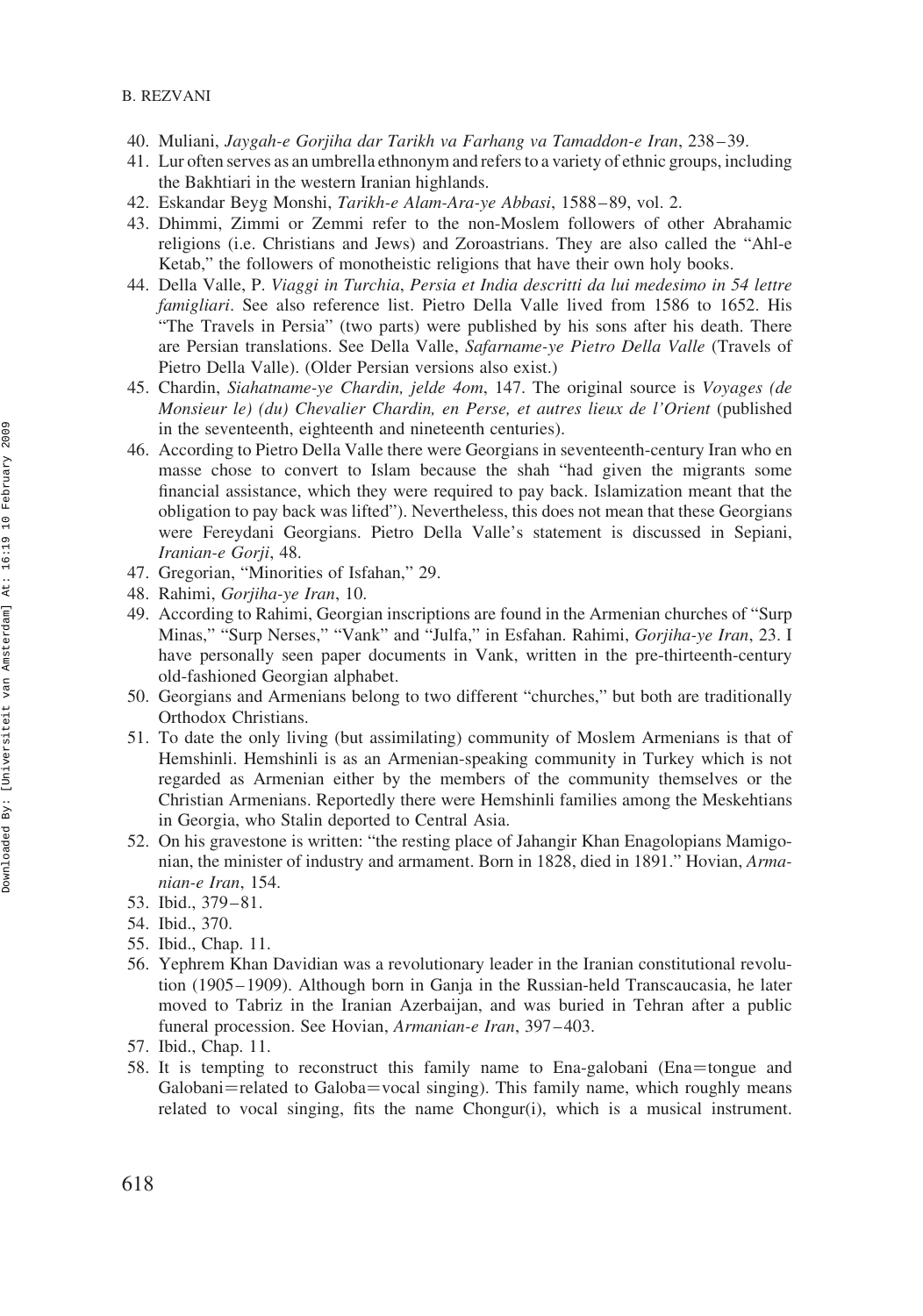However tempting this reconstruction, it is invalid and the family name should be reconstructed correctly as Enak'olopishvili.

- 59. However, this multilingualism is consistent with Hovian's claim that this particular family had upper class origins, but in no sense suggests its Armenian ethnicity.
- 60. Muliani, Jaygah-e Gorjiha dar Tarikh va Farhang va Tamaddon-e Iran, 293.
- 61. Rahimi, Gorjiha-ye Iran, 86–87.
- 62. Katouzian, "The Short-Term Society," 11.
- 63. For a discussion on "ethnic boundaries" see Barth, Ethnic Groups and Boundaries.
- 64. Although Armenians could assume political, diplomatic and even military positions in the late nineteenth-century Qajar era, apparently religion still defined the social boundaries of the Christian Armenian and the Moslem Georgian realms in Iran.
- 65. These days Ghelich Mosalman is a rather negatively loaded designation in modern Fereydan. Some Fereydani Georgians tend to call certain groups (that they somehow dislike) Ghelich Mosalman. These include a certain Georgian family that is said to be stubborn and somewhat aggressive. On the other hand, the merchant Islamized Jews, who have migrated to the Georgian part of Fereydan from the town of Khansar, are not known as Ghelich Mosalman, despite their relatively late Islamization. Therefore, the attribution of Ghelich Mosalman to that Georgian family does not necessarily indicate its Islamized status, but rather its assumed aggressive and stubborn conduct. It should be noted also that these stereotypes and name-callings might be due to recent grudges between a few families, and their antiquity should be doubted.
- 66. Sepiani, Iranian-e Gorji, 188–9.
- 67. Basil Nikitin reports a conversation between Y. N. Marr, Jr. and a Fereydani Georgian soldier in Esfahan in 1925, in which the latter informed the former that Armenian musicians played during a Fereydani Georgian wedding ceremony. See Nikitin, "Life and Work of Y.N. Marr, Jun," 284–85. Quoted in Oberling, "Georgians and Circassians in Iran," 131.
- 68. Communications with the locals (2000–2006).
- 69. Kahl himself held this view first but later reached a more balanced conclusion in his case study of the Islamization of Meglen Vlachs. See Kahl, "The Islamization of the Meglen Vlachs (Megleno-Romanians)," 74.
- 70. Rahimi, Gorjiha-ye Iran, 10.
- 71. "Farhang-e Gorjiha dar Behshahr barresi shod" [Georgian Culture is Studied in Behshahr], Iranian Cultural Heritage and Tourism website, 2003; 1-20-1382 Solar Hegira, http://iranmiras.ir/fr\_site/newsf/82488.htm (accessed 16 March 2007).
- 72. Rahimi, Gorjiha-ye Iran, 11. Rahimi most probably bases this claim on local oral traditions. Until now I have not seen that Koran with my own eyes. As stated previously, Rahimi's book is, however, reliable in the sense that there is a high degree of consensus among the elderly on most of its content.
- 73. It can be seen further on in this paper that the event of presenting pigs (AD 1617 or 1618) surpasses the date of possible migration of northern Georgians to Iran (1614) and predates the passage on (hypothetical) Islamization (AD 1619 or 1620). However, the Tarikh-e Alam-Ara-ye Abbasi's passage which mentions "the stop in Fereydan before marching to Georgia" (AD 1614) could have preceded the settlement of Georgians in Fereydan. Presenting pigs to Mazandaran and not to Fereydan would seem to be very shallow evidence of the Fereydani Georgians adhering to the Islamic confession. After all, the fact that there are no reports does not necessarily mean that Shah Abbas I did not act in the same way as regards the Fereydani Georgians. Nevertheless, it is fair to state that it was very likely that if these Fereydani Georgians were Christians, Shah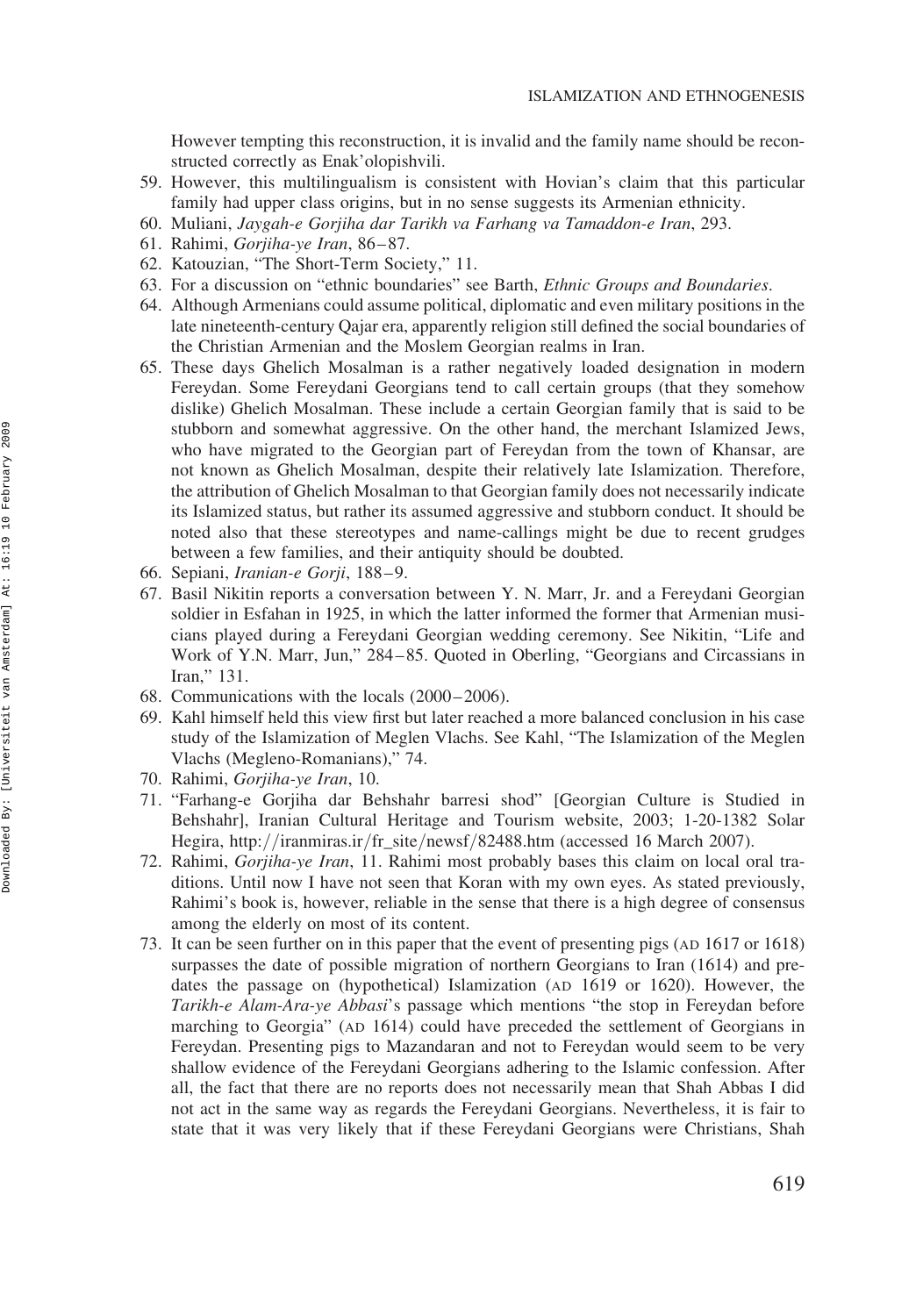Abbas most likely did send pigs to them as gifts and that, owing to the proximity of this region to the capital of Esfahan, this event was more likely to be reported. It is therefore fair to state that this event *can be interpreted* as evidence that the Fereydani Georgians were (already) Moslems at that time.

- 74. Eskandar Beyg Monshi, Tarikh-e Alam-Ara-ye Abbasi, 1433–34, vol. 2.
- 75. It should be noted that Georgians were not the only Christians in Mazandaran. Armenians lived there too. Della Valle speaks of Armenians, Georgians, Jews and Moslems (in Farah Abad, Mazandaran) as separate categories, which implicitly indicates that those Georgians were not Moslems. Della Valle, Safarname-ye Pietro Della Valle, 170–74; Falsafi, Zendegani-ye Shah Abbas-e Avval. 5 Mojallad, 1138, vol. 3; referred to in Muliani, Jaygah-e Gorjiha dar Tarikh va Farhang va Tamaddon-e Iran, 227–28.
- 76. Rahimi, Gorjiha-ye Iran, 26.
- 77. It is very remarkable that even the elderly with limited knowledge of Esfahan remember Abbas Abad and that, traditionally, only the Abbas Abad neighbourhood (of such a large city as Esfahan) is mentioned as the first residential area of the Fereydani Georgians' ancestors. Those outsiders or (younger) Fereydani Georgians who state that Fereydani Georgians' ancestors might have lived in New Julfa base their argument on their assumption that they were Christians and do not base their statement on any evidences. There are also other examples of "reasoning the other way around." For example, one Fereydani Georgian informant referred to the existence of a Christian community in the past in Khong, near Fereydunshahr, as evidence of the existence of Christians among Fereydani Georgians, but others reminded him that that village was inhabited by Armenians (communication with locals in Fereydunshahr, 2003). In general, there is no evidence of the existence of Christian Georgians in Fereydan, and those who believe in such statements disregard the Fereydani Georgian oral tradition which is kept by the elderly from generation to generation.
- 78. Eskandar Beyg Monshi uses the terms Tianat and Erzad.
- 79. Eskandar Beyg Monshi, Tarikh-e Alam-Ara-ye Abbasi, 1443, vol. 2. Muliani refers to this event too, but (even) he does not link it, in his book, to the Fereydani Georgians. See Muliani, Jaygah-e Gorjiha dar Tarikh va Farhang va Tamaddon-e Iran, 140, 238–39.
- 80. Eskandar Beyg Monshi, Tarikh-e Alam-Ara-ye Abbasi, 1433–46, vol. 2.
- 81. Ibid., 1443.
- 82. Ibid., 1436–44.
- 83. Ibid., 1445. Eskandar Beyg Monshi speaks about a Christian people called O(w)s. Interestingly, O(w)s-i is the designation used by Georgians as an ethnonym for Ossetians!
- 84. The Persian long  $a(\bar{a})$  vowel often inclines towards  $o$ .
- 85. Georgians contest an (exclusive) Ossetian "ownership" of this area and this area is therefore often called the Tskhinvali region or Samachablo in Georgia.
- 86. There is another area in northern Georgia, of which the dialect shows similar peculiarities, and of which the toponym has the same meaning, namely Mtiuleti.
- 87. Although Tuite does not make such a claim and places Fereydani Georgian in the category of central and eastern lowlands, he remarkably highlights the similarities between Fereydani and some northern dialects, especially Mokhevian, Mtiulian and Ingiloian, when he discusses the atypical usage of the particle -q'e. See Tuite. *Kartvelian* Morphosyntax Number Agreement and Morphopolosyntactic Orientation in the South Caucasian Languages, 64, http://www.mapageweb.umontreal.ca/tuitekj/publications/ TuiteThesis.pdf#search=%22%20Georgian%20babunashvili%20tuite%22 (accessed 27 August 2006).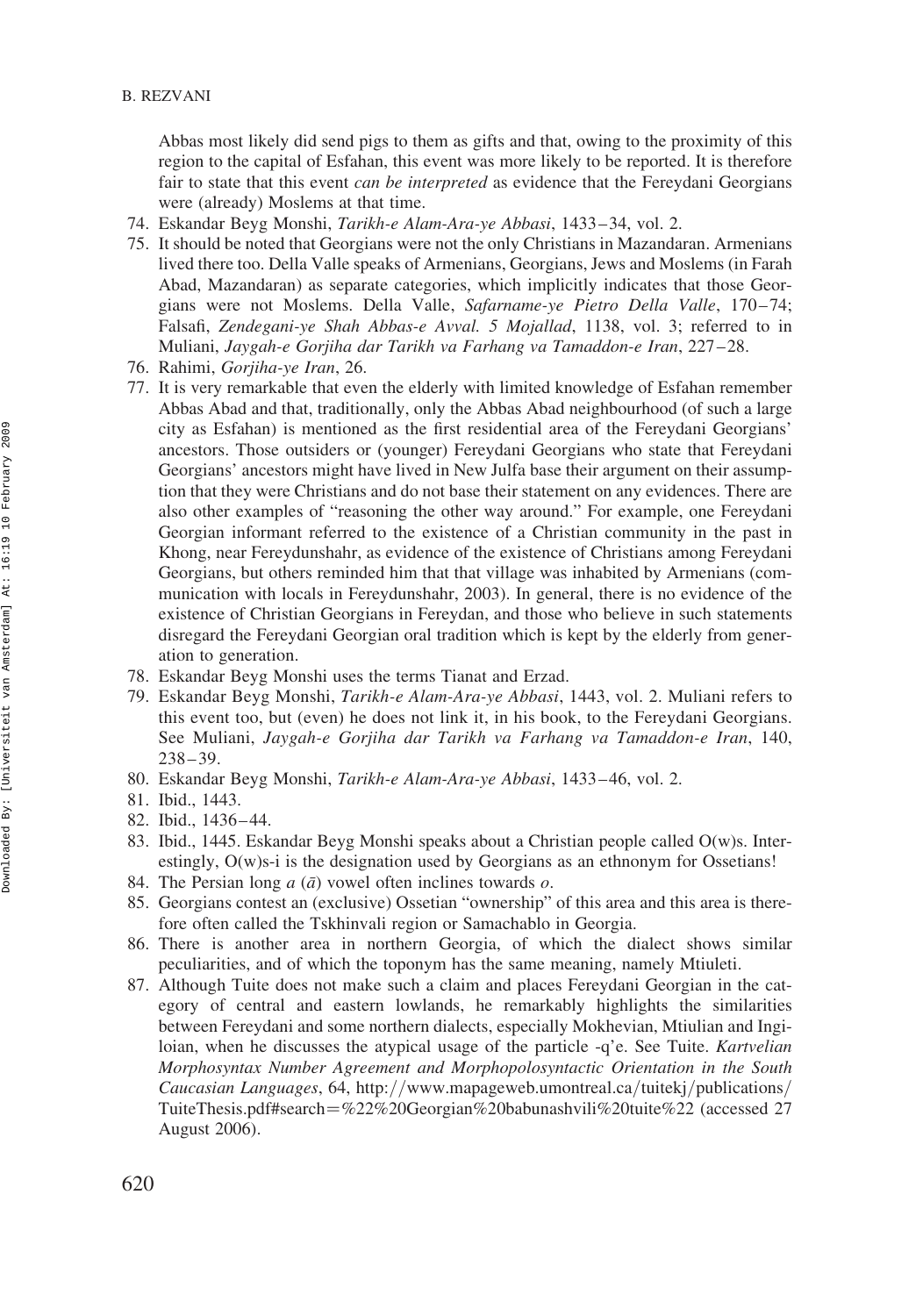- 88. The verb *dileba* is possible too. Many verbs in Georgian end with -eba, while at the same time can have nouns derived from it ending with  $-oba$  (e.g. *Sheneba*=to build, and  $Shenoba = building$ ).
- 89. In Fereydani and north Georgian dialects  $Q$  is pronounced half way between gh and kh. This consonant (as pronounced this way) is absent in the Armenian, Bakhtiari, Persian and Turkic dialects of Fereydan. In contrast to the standard Georgian  $q'$ ,  $q$  is pronounced without a glottal stop.
- 90. There is a city with the same name in Daghestan, Russia and is often spelled today as Derbent in a Russian fashion.
- 91. This name also shows a resemblance to Chokhur Saad (or Chokhur-e Sa'd), the name which was used in the seventeenth century for the territory of roughly present-day Armenia and adjacent areas in Turkey. There might be a connection between all these names.
- 92. Sepiani, Iranian-e Gorji, 218.
- 93. Muliani, Jaygah-e Gorjiha dar Tarikh va Farhang va Tamaddon-e Iran, 236.
- 94. Ibid., 151.
- 95. Kala is derived from the Turkic and Persian *Qale* or *Qala* (castle). Tsikhe is its Georgian equivalent.
- 96. This combination can also be found in the Persian word Jeghele, which means a small and physically weak person. Jeghele might be from the (hypothetical) Georgian Jghili, because Persian does not use -ili (and not even -ele) to make adjectives, while Georgian does.
- 97. Elguja Khintibidze discusses elaborately how the ethnonym(s) of Georgians is related to Kart. Khintibidze, Kartvelta sakhelts' odebebi da mati et'imologia. In this regard see also Amir-Ahmadian, Gorjestan dar Gozar-e Tarikh, 46. A popular Persian belief is that the ethnonym Gorj (i.e. Georgian) is derived from the Persian word Gord (strong warrior), which in turn is related (by them) to the English word guardian. Although Khintibidze does not refer to it, Kart is phonetically very close to Gord.
- 98. Azna-uri is itself an adjective, and hence its root is Az(na). Azna-v-el-i, then, means originating from  $Az(na)$ . Az-na could be a corruption of  $Az-ni$ , the plural of  $Az$  (nobility). The same root is preserved in the Persian word Az-ad=free.
- 99. Eskandar Beyg Monshi, Tarikh-e Alam-Ara-ye Abbasi, 1433–46, vol. 2.
- 100. Racha is spelled as Racheh in Standard Persian. Words in Standard Persian cannot end in a short a. The Bakhtiari and Georgian locals, however, (used to) pronounce it as Racha.
- 101. Shahyurdi was officially renamed Ghaem Abad following the abolition of the monarchy in Iran, after Hazrat-e Ghaem, a religious name of Imam Zaman, the Shi'ite Lord of the Times. Similarly, the Imamzadeh Kaj-Ali on the outskirts of Fereydunshahr used to be called Imamzadeh Taj-Ali (Crown-Ali). See Sepiani, Iranian-e Gorji, 197.
- 102. Eskandar Beyg Monshi, Tarikh-e Alam-Ara-ye Abbasi, 1443, vol. 2.
- 103. Some other family names, although ending with -ani, resemble family names in Georgia, which end in -dze, e.g. Lomidani (Lomidze), and Moliani and Muliani (Molidze).
- 104. Oddly, I know an Iranian Georgian who has lived in Georgia for a long time and whose family name has been changed to Onikashvili, a family name that ends with -shvili and therefore sounds Kakhetian.
- 105. Although it is very intriguing to state that those assertions should be totally rejected, it would be very arrogant to say so. On the contrary, the author of this paper invites all researchers to research this issue better. Indeed, the final word has not yet been spoken.
- 106. Although hypothetical to a certain degree, the aforementioned conclusions are more in accordance with facts and evidence, and they can therefore be regarded as very fair conclusions.
- 107. In the report entitled Gorjiha-ye Esfahan Jazabei Nashenakhte [The Georgians of Esfahan, an Unknown Source of Attraction], Iranian Cultural Heritage News Agency,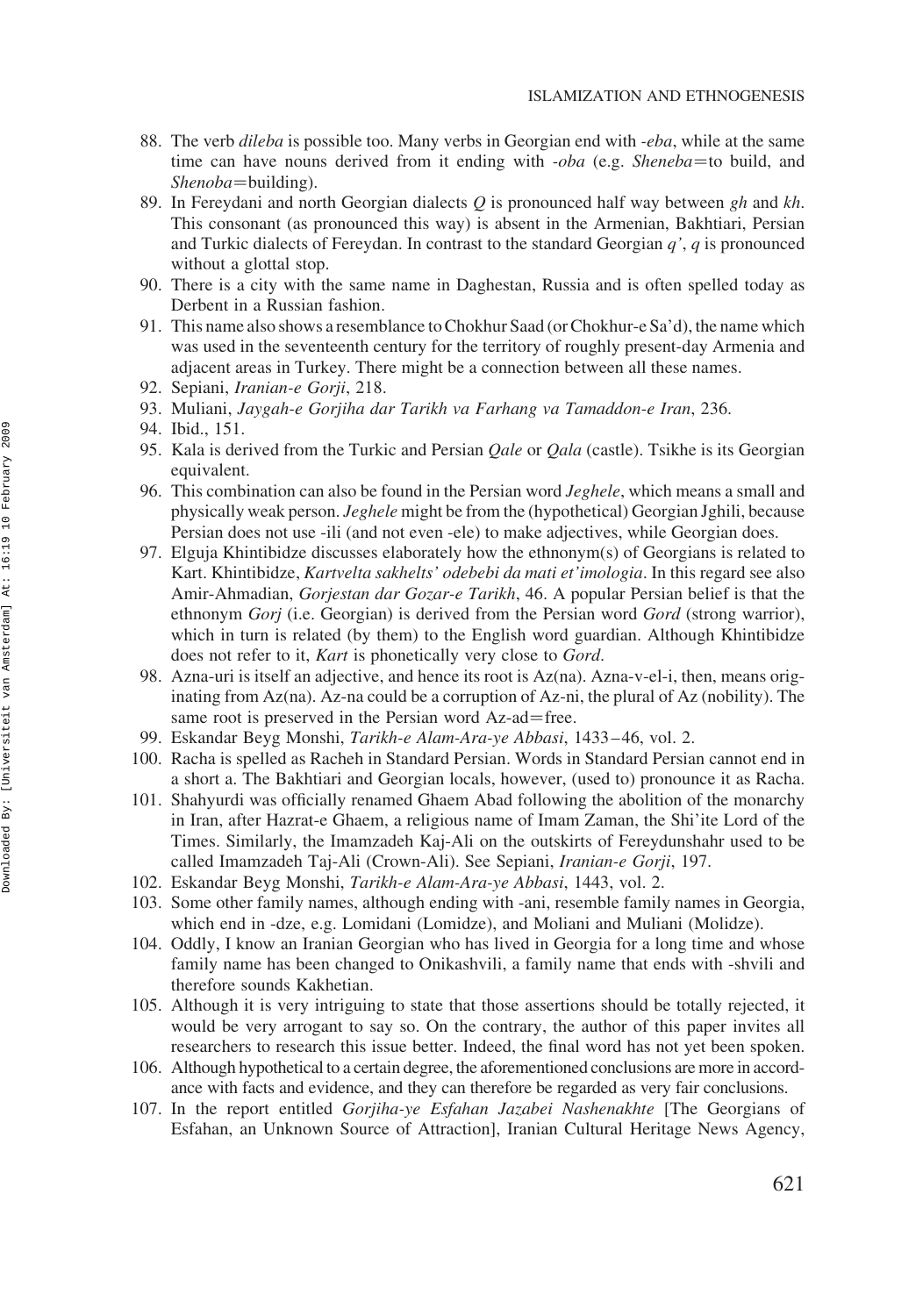2005; 19-9-1384 Solar Hegira. This report states that, besides the natural attraction of the region, Georgian culture and traditions are attractive aspects of the Georgian Fereydan. The report is available at http://www.chn.ir/news/?section= $1\text{&id}=12613$  (accessed 16 March 2007).

#### **REFERENCES**

- Amir-Ahmadian, B. Gorjestan dar Gozar-e Tarikh (Georgia in the Course of History). Tehran: Shirazeh, with the cooperation of the International Center of Dialogue among Civilizations, 2003.
- Barth, F., ed. Ethnic Groups and Boundaries: The Social Organization of Cultural Difference. Boston: Little Brown, 1969.
- Berdzenishvili, N., I. Dzhavakhishvili, and S. Dzhanishia. *Istoriya Gruzii* (History of Georgia). Tbilisi: Sakhelgami, 1946.
- Chardin, J. Siahatname-ye Chardin, jelde 4om. Trans. M. Abbasi. Tehran: Amir Kabir, 1957 (originally written in the seventeenth century). Original source: Chardin, J. Voyages (de Monsieur le)(du) Chevalier Chardin, en Perse, et autres lieux de l'Orient (published in the seventeenth, eighteenth and nineteenth centuries).
- Della Valle, P. Safarname-ye Pietro Della Valle. Trans. [Travels of Pietro Della Valle] Sh. Shafa. Tehran: Entesharat-e Elmi, 1991 (older Persian versions exist too). Original source: Della Valle, P. Viagi in Turchia, Persia et India descritti da lui medesimo in 54 lettere famigliari (1650–58, published posthumously).
- Dijkink, G. J. National Identity and Geopolitical Visions: Maps of Pride and Pain. London and New York: Routledge, 1996.
- Encyclopedia Iranica. <http://www.iranica.com/articles/v10f5/v10f504b.html>.
- Esfahani, M. M. Nesf-e Jahan Fi Tarif-e Esfahan, edited by M. Sotudeh. Esfahan: Ta'id, 1961 (first written in 1882).
	- -. Nesf-e Jahan Fi Tarif-e Esfahan (Half of the Word: Description of Esfahan). Tehran: Amir Kabir, 1989, (first written in 1882).
- Eskandar Beyg Monshi. Tarikh-e Alam-Ara-ye Abbasi, edited by M.E. Rezvani. Vol. 3. Tehran: Donya-ye Ketab, 1999, (originally written in the seventeenth century).
- Falsafi, N. Zendegani-ye Shah Abbas-e Avval. 5 Mojallad (The Life of Shah Abbas the First. 5 Volumes). Tehran: Entesharat-e Elmi, 1985.
- Friedman, J. "Myth, History and Political Identity." Cultural Anthropology 7, no. 2 (1992): 194–210.
- "Gorjian-e Iran dar Tarikh" [The Georgians of Iran in the Course of History],  $\lt$ http://www. kartvelebi.blogsky.com/ $>$  (accessed 2 February 2007).
- Gregorian, V. "Minorities of Isfahan: The Armenian Community of Isfahan, 1587–1722." In The Armenians of Iran: The Paradoxical Role of a Minority in a Dominant Culture, edited by C. Chaqueri. Cambridge, MA: Harvard University Press, 1998: 27–53.
- Hitchins, K. "History of Iranian-Georgian Relations." In Encyclopedia Iranica, vol. 10, edited by E. Yarshater. New York: Bibliotheca Persica Press, 2001:  $264-70$ ,  $\lt$ http://www.  $iranica.com/articles/v10f5/v10f504b.html$ .
- Hovian, A. Armanian-e Iran (The Iranian Armenians). Tehran: Hermes, in cooperation with the International Center for Dialogue among Civilizations, 2001.
- Iranian Cultural Heritage News Agency.  $\langle \text{http://www.chn.ir>}.$
- Iranian Cultural Heritage and Tourism Organization.  $\lt$ http://www.iranmiras.org...
- K. Kekelidze Institute of Manuscripts of the Georgian Academy of Science. "Iranian–Georgian Relations in the 16th–19th Centuries."  $\langle \text{http://www.persian-doc.org.get/relations.html}\rangle$ .